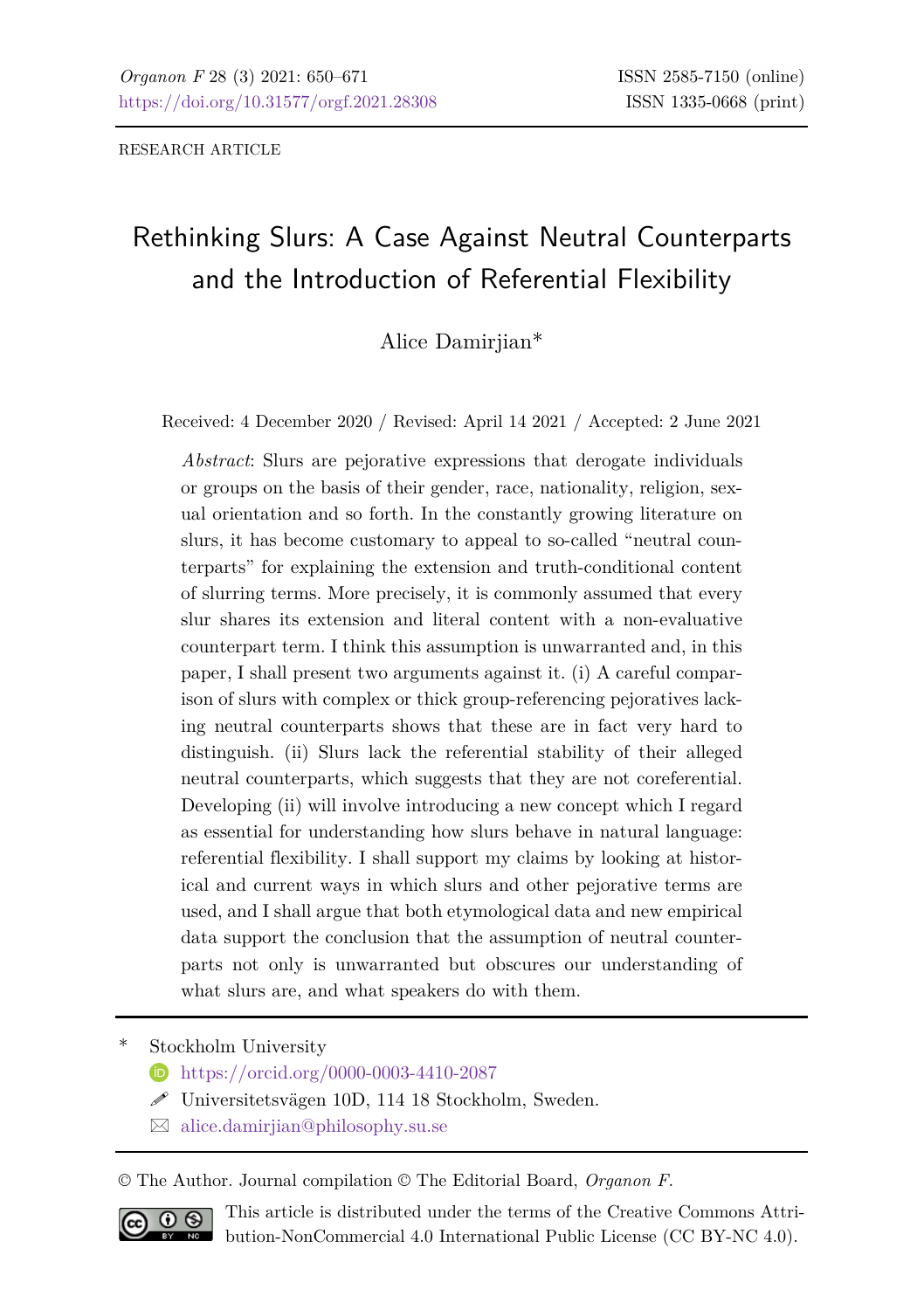*Keywords*: Neutral counterparts, pejorative language, philosophy of language, semantics, slurs.

### **1. Introduction**

In the constantly growing literature on slurs, it has become customary to appeal to so-called "neutral counterparts" for explaining the extension and truth-conditional content of slurring terms. More precisely, it is commonly assumed that every slur shares its extension and literal content with a non-evaluative counterpart term. Paradigmatic examples of slurs with respective neutral counterparts in the literature are: 'n\*gg\*r' with 'Black person', 'k\*ke' with 'Jew' and 'ch\*nk' with 'Chinese'. [1](#page-1-0)

This assumption often takes the form of an identity thesis, which states that slurs are extensionally and truth-conditionally equivalent with their relevant neutral counterparts. In his often-cited paper, Whiting summarizes his view in the following way: "[...] what is said by the use of a slur is what is said by the use of its neutral counterpart, whereas what is derogatory about the use of a slur is the claim or, as I prefer, attitude conventionally implicated by it" (2013, 376). In a similar vein, Vallée argues that: "If S is an ethnic slur in language L, then there is a non-derogatory expression G in L such that G and S have the same extension" (2014, 79). It is this suggested equivalence between slurs and their alleged neutral counterparts that will be addressed in this paper.

Seeing as this assumption about the truth-conditional content of slurring terms has become so widely accepted, the debate surrounding slurs has largely come to be about what *other* properties slurs should be ascribed, that can account for their offensive nature. Some take the derogatory content of a slur to be expressed by way of a conventional implicature, so that it becomes part of the slur's conventional meaning, but not its truth-

<span id="page-1-0"></span><sup>1</sup> CONTENT WARNING: Here, I have chosen to transcribe the slurs with asterisks in order to avoid causing unnecessary harm, and I will continue to do so throughout this paper. However, for clarity, less common slurs have been left unedited, and I will also not transcribe slurs occurring in quotes from other authors or sentence examples taken from social media.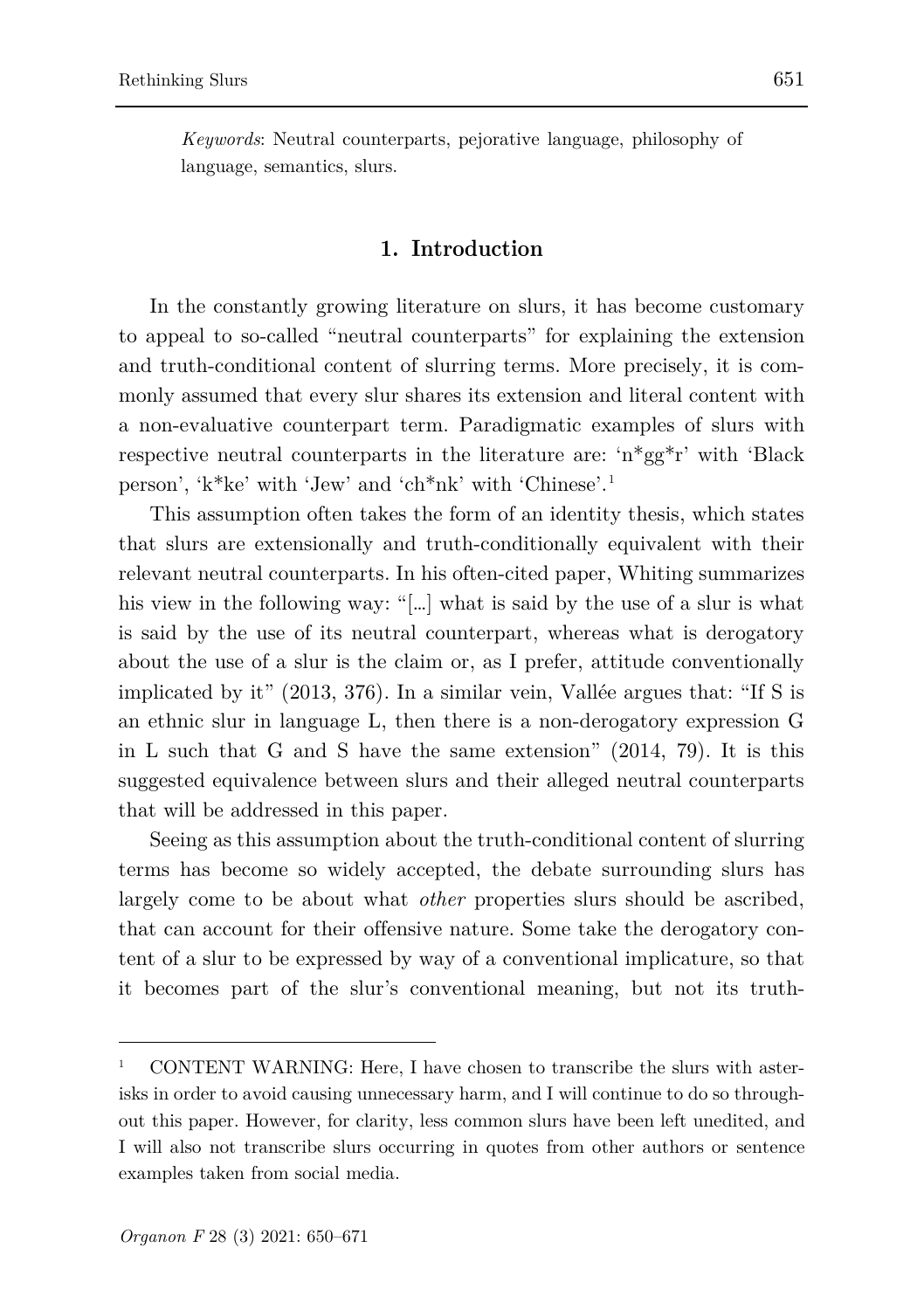conditional content (cf. Whiting 2013; Williamson 2009). Others prefer to analyze it as a presupposition (cf. Schlenker 2007; Cepollaro 2015), or as a violation of prohibition (Anderson and Lepore 2013a, 2013b). Yet others suggest that we must focus on what speakers are doing when they *choose* to use a slur instead of its non-derogatory counterpart term. Examples of such accounts are Camp's (2013, 2018) perspectivist account and pragmatic accounts like Bolinger's ([2](#page-2-0)017) and Nunberg's (2018).<sup>2</sup> To illustrate, Ashwell has described Camp as giving us

[…] the most persuasive reason for thinking that there has to be a neutral alternative term for a word to be a slur – that it is only in contrast with an alternative neutral term that the bigot can signal their bigoted perspective. (Ashwell 2016, 238)

Of course, how much a specific account relies on the existence of neutral counterparts varies. Prohibitionist and conventional implicature views are, for example, not necessarily reliant on neutral counterparts.<sup>[3](#page-2-1)</sup> However, many accounts require the existence of the neutral counterpart for their preferred analysis to work, and this is especially pressing for accounts that place weight on the *optionality* of slurs, e.g. Bolinger's and Nunberg's.[4](#page-2-2) But if the assumption of neutral counterparts turns out to be non-viable, all proponents of accounts that rely on them to some degree will have to rethink how they explain the truth-conditional content of slurring terms.

In this paper, I shall argue that the pervasive idea that neutral counterparts can play this semantic role in our theories of slurs is unmotivated and that it obscures our understanding of what slurs are and what speakers do with them. This will be supported by a body of evidence that casts serious doubt upon the assumption that the extension of a slur is identical to the extension of some salient neutral counterpart. Then, if we are not warranted in assuming that every slur is extensionally equivalent with a neutral counterpart, we cannot assume that every slur shares its literal meaning with

<span id="page-2-0"></span><sup>&</sup>lt;sup>2</sup> Undeniably, this list is very far from complete.

<span id="page-2-1"></span><sup>3</sup> Since it in principle could be argued that a slur is prohibited, or has the relevant conventional implicature, without it being extensionally or truth-conditionally equivalent with a neutral counterpart.

<span id="page-2-2"></span>See Falbo (2021) for a more detailed explanation for why this is.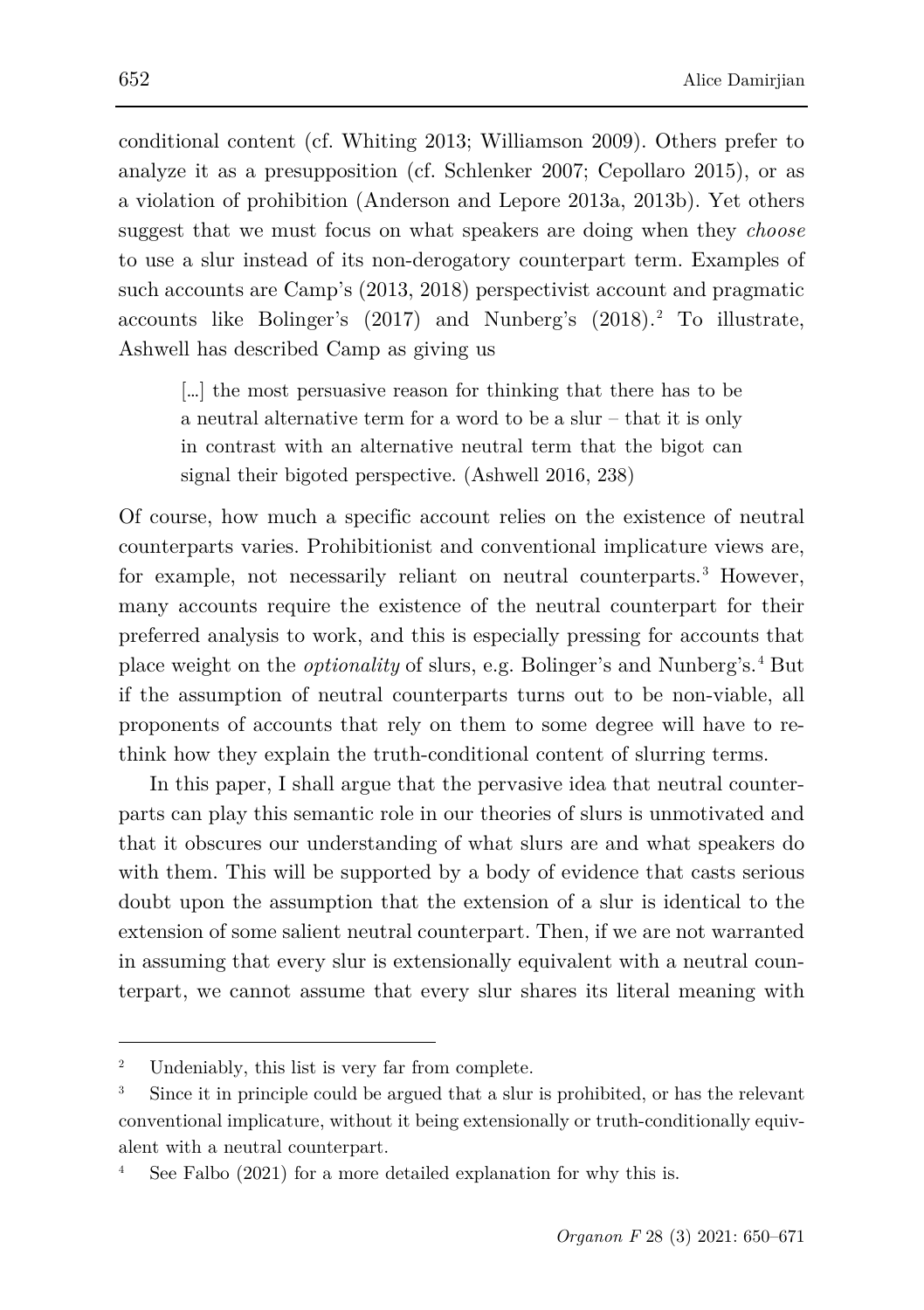one either. The central claim is thus that the identity thesis is deeply flawed, and the important consequence of this is that we must rethink how we analyze the semantics of slurs, so as to be able to account for and predict the data that will be provided here. The paper will not be proposing an alternative positive account of the meaning of slurs; instead, the aim is to provide insights needed for moving forward in the field.

#### **2. Neutral counterpart theories**

Diaz Legaspe (2018) distinguishes between two ways in which theories of slurs rely on neutral counterparts. Firstly, we can identify a weaker position, widely accepted in most of the literature, which Diaz Legaspe calls the *Application Neutral Counterpart Thesis* (AT). Secondly, there is a stronger position not as widely accepted, called the *Referential Neutral Counterpart Thesis* (RT). The two theses are defined as follows (Diaz Legaspe 2018, 235):

AT: For every slurring expression e there is a neutral counterpart NCe such that NCe's correct application criteria are identical to e's correct application criteria.[5](#page-3-0)

RT: For every slurring expression e there is a neutral counterpart NCe such that the class of individuals referred to by NCe (call it  ${NCe}$ ) is identical to the class of individuals referred to by e. [6](#page-3-1)

AT is intended to describe accounts similar to Hom's (2010, 2012) and Hom and May's (2013), which pack the derogatory content of slurs into their

<span id="page-3-0"></span><sup>5</sup> Diaz Legaspe argues that the NCe can be an actual or potential neutral counterpart to e, "potential" meaning that the neutral counterpart might not have been found yet or that it is for some reason unavailable. This, however, strikes me as strange. Either there already exists a neutral counterpart to e in the language or e lacks a neutral counterpart, we should not just be able to state that e could be given a neutral counterpart.

<span id="page-3-1"></span>The notation might strike the reader as odd. To clarify, NCe is not a set, but an abbreviation for the "neutral counterpart to e." {NCe} is denoting a set: the class of individuals referred to by NCe. With that said, I will continue to use these notations as introduced by Diaz Legaspe.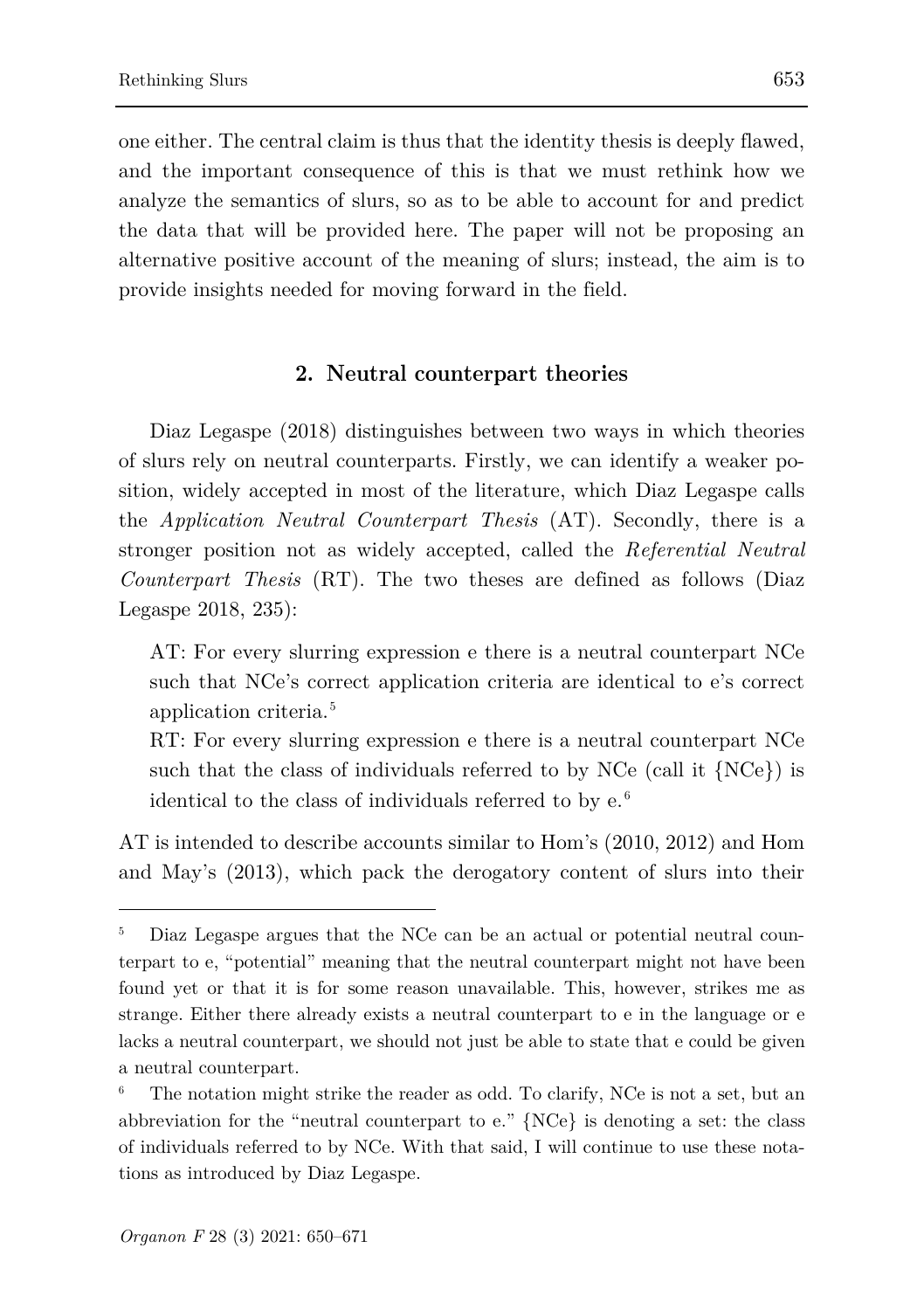semantics. On Hom's account, every slur targets some specific group picked out by its neutral counterpart, but the slur and the neutral counterpart are still taken to diverge in meaning and extension (in fact, the extension of a slur is assumed to be the empty set). Hence, AT is silent regarding the truth-conditional contribution of a slur. "Correct application" is therefore not intended to be understood in a strong sense.<sup>[7](#page-4-0)</sup> Instead, "correct application" simply makes it a necessary condition that the individual referred to by e is a member of {NCe} for e to have been correctly applied. So, the thesis does predict that it is a linguistic mistake to use e for someone outside of {NCe}, but it does not claim e and NCe to be intersubstitutable *salva veritate*. In contrast, RT states that the extension of a slur will be the same as that of its neutral counterpart, and this is supposed to be a consequence of the terms' making the same truth-conditional contribution.[8](#page-4-1)

RT has turned out to be a common approach for explaining the semantics of slurring terms, and this is standardly the case for the views included here in §1. Consequently, it is primarily the identity thesis at the heart of RT which this paper will target. Even so, since AT does predict that it is a linguistic mistake to use e for an individual outside of {NCe}, AT will also be sensitive to the arguments presented here.

### **3. Neutral counterpart skepticism**

There have been attempts to show that the whole idea of co-referentiality between a slur and a non-pejorative synonym is misguided. For example, Croom (2015) has argued that empirical data shows that slurs cannot be coreferential with a neutral counterpart. Croom provides the reader with

<span id="page-4-0"></span><sup>7</sup> For a strong reading would suggest co-referentiality. AT is intended to describe and provide "a conception of correct application that does not amount to truthconditional identity" (Diaz Legaspe 2018, footnote 5, 135).

<span id="page-4-1"></span>This is not explicitly stated in RT but it is assumed that co-referentiality amounts to truth-conditional equivalence. "In turn, RT predicts that for every slur and every associated neutral counterpart, both will contribute the same set of individuals to the truth-conditions of the utterance in which they occur" (Diaz Legaspe 2018, 235).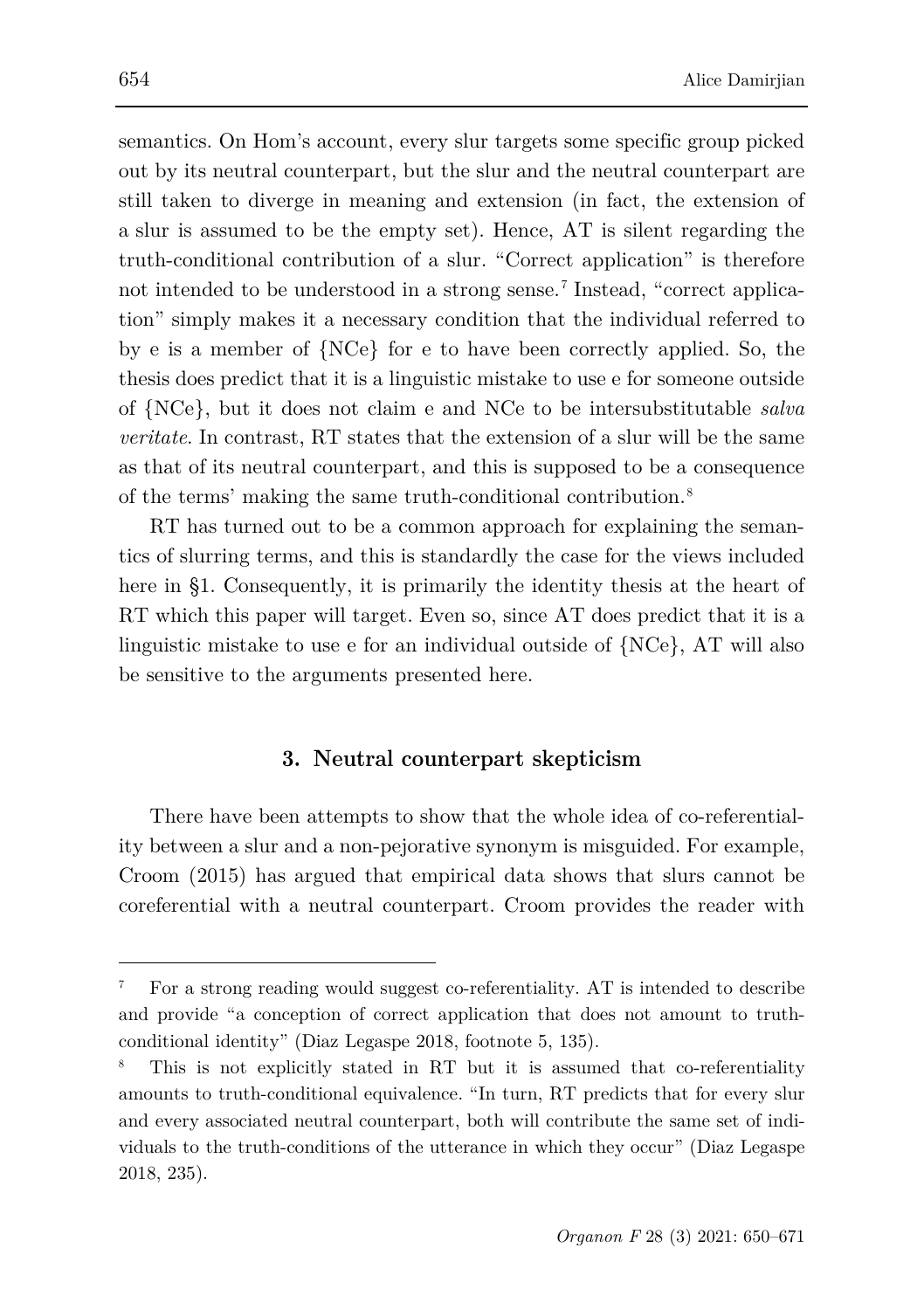four examples, taken from academic research, literature and comedy, of when speakers are employing slurs in ways inconsistent with what RT predicts.[9](#page-5-0) These examples are, even if Croom does not call them that, examples of *referential restriction* (a phenomenon we will come back to in §4.2); cases of slurring in which the slur is used not to pick out all of {NCe} but only a subset. For example, when 'n\*gg\*r' is applied to some *but not all* Black people, or when 'f\*ggot' is deemed not to apply to all gay men, but only to *some* male homosexuals. This leads Croom to the conclusion that

[…] the fact that the slur *faggot* is differentially used so that it is often applied to *some but not all* male homosexuals suggests that the slur *faggot* and the descriptor *male homosexual* are in fact *not coreferential expressions with precisely the same extension* at all. (2015, 32)

If slurs are not coreferential with a neutral counterpart, then a slur cannot be said to share its meaning with one either, Croom argues, and any theory of slurs will have to respect that fact. This is an observation that will be of importance throughout this paper.

Croom is not the only one to criticize the identity thesis at issue here. Ashwell (2016) has argued that all accounts of slurs that assume neutral counterparts will fail to generalize over all terms we are inclined to regard as slurs. According to Ashwell this is best shown when considering gendered slurs, such as 'slut' or 'bitch', which have not been given the same attention as racial or ethnic slurs in the literature.

Some might want to argue (e.g., Diaz Legaspe 2018) that 'bitch' and similar gendered slurs have 'woman' as their neutral counterpart, but it appears unlikely that bigoted individuals would hold that "*all* women are bitches" in the same way as they would hold that "*all* Jews are k\*kes" or "*all* Blacks are n\*gg\*rs." Of course, 'bitch' and 'slut' are generally applied to women, but one is not a 'slut' for being a woman. One is a 'slut' in virtue of something else, Ashwell claims (2016, 234), something that has to do with sex. However, "woman who has sex with a lot of partners" cannot function as a neutral counterpart, it is not free of pejorative association nor

<span id="page-5-0"></span><sup>9</sup> The examples will not be presented here but can be found in (Croom 2015, 32- 34).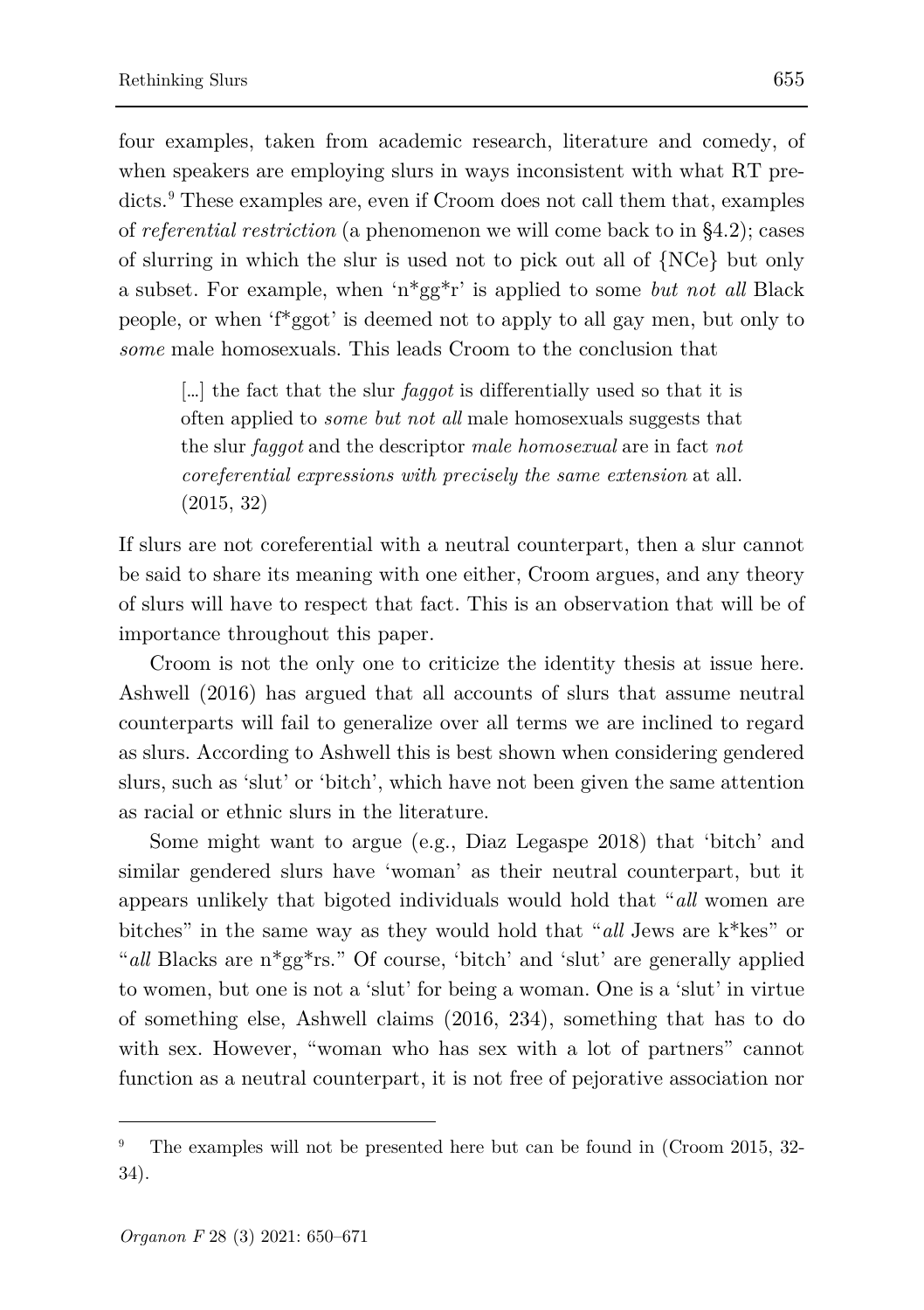is it neutral because "a lot of partners" is dependent on what is assumed to be the appropriate number of sexual partners (Ashwell 2016, 234-35).

Are gendered slurs actually slurs then, or some other kind of pejorative? "They are not slurs" is the answer scholars like Nunberg (2018) would give: they are what is called *hybrid words* and therefore not slurs in the strict sense (see §4.1 in this paper). Objections like Ashwell's can therefore be dismissed by claiming that the terms brought forward as counterexamples are not in fact the kind of pejoratives that we are interested in; not slurs but some other type of pejorative. However, if one wants to go down that road one must be careful, as DiFranco (2015) has pointed out:

They [those assuming neutral counterparts] should not simply insist that the class of conventional slurring words is, by definition, restricted to words and phrases whose truth-conditional content is identical to that of their neutral counterparts. Doing so would beg the question by illicitly presupposing NC [truth-conditional equivalence]. (2015, 33)

One should not simply claim that the class of slurs is exactly that class of non-complex slurring terms that share their truth-conditional content with a neutral counterpart. Such a claim would have to be motivated. It could be motivated if: (i) It can be shown that the class of slurs is significantly large and clearly distinguished from other kinds of pejoratives lacking neutral counterparts; or (ii) we have strong evidence that slurs express the same thing, on a truth-conditional level, as their alleged neutral counterparts. For the remainder of this paper, I shall argue that no such motivation exists.

## **4. Against neutral counterparts**

In the following sections I will argue for two points, each of which, and especially in combination, should be regarded as severely undermining the credibility of appealing to the identity thesis in one's theory of slurs. The first point has to do with the characterization of slurs, and I will argue that we cannot distinguish a distinct class of slurs from other pejoratives lacking neutral counterparts. The second point is that slurs can be used to refer in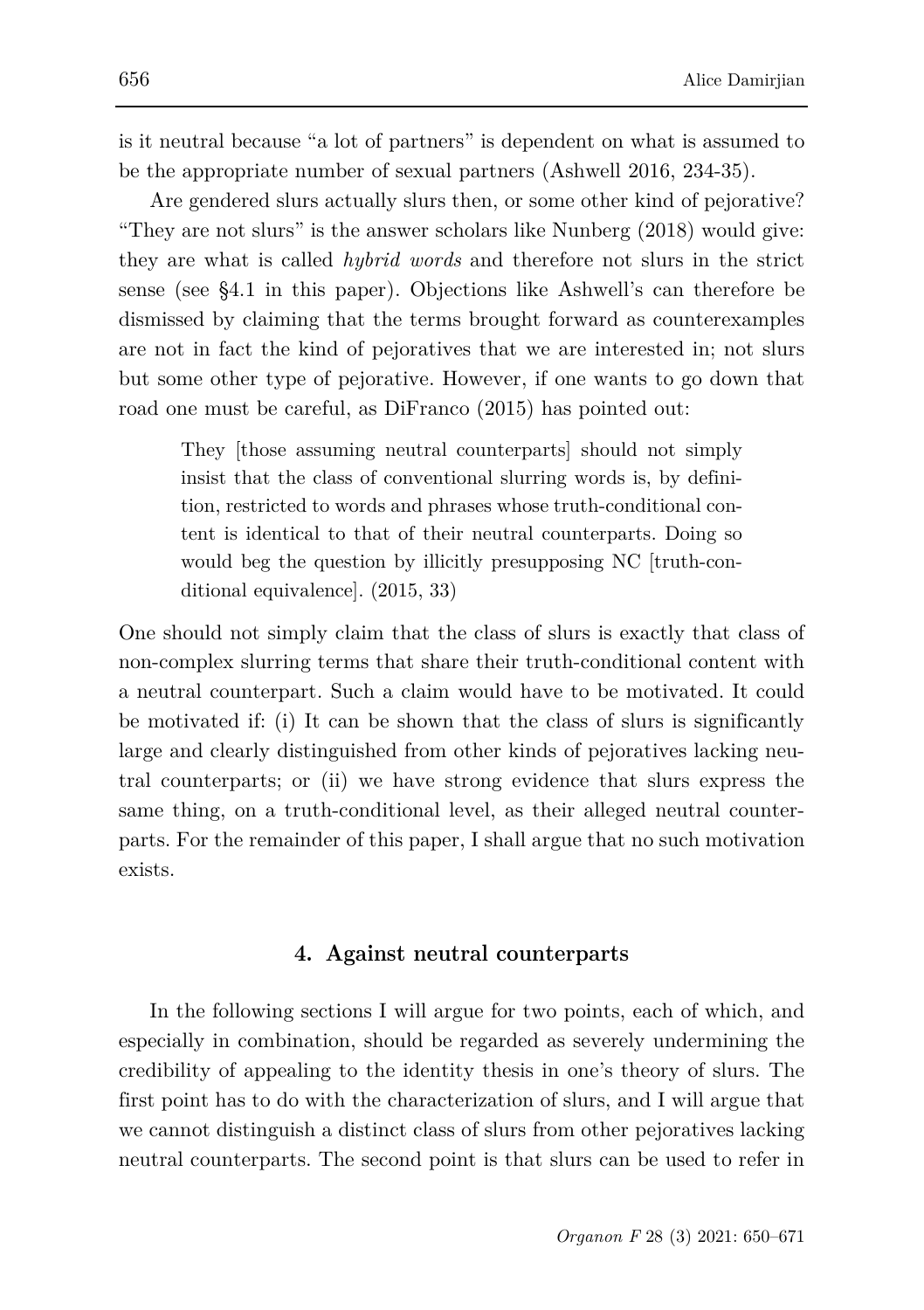ł

flexible ways, a feature of slurs that their alleged neutral counterparts lack. As argued by Croom, speakers can use slurs with referential restriction to refer to a subset of the set {NCe}, but I will argue that speakers also use slurs to refer outside of {NCe}, in ways that cannot be disregarded as linguistic mistakes. I will call this phenomenon *referential expansion.* This will lead us to the conclusion that slurs are used, and can be used, in flexible ways, both restrictedly and expansively. I will call this feature *referential flexibility.*[10](#page-7-0)

Referential flexibility can be observed both historically and in presentday use, and I will therefore spend a fair amount of time on etymological examples and speaker examples that I have found on the internet. Already, I would like to make clear that the point of the etymological examples is not say that slurring terms somehow have kept the meaning they have had historically. Rather, it is to show that their application criteria have been, and still are, flexible – or at least not non-flexible in the sense RT and AT suggest.

## *4.1 Distinguishing the non-distinct distinctions*

*Hybrid words* and *umbrella derogatives* are terms usually regarded as slurs, but which appear to lack neutral counterparts. [11](#page-7-1) Hybrid words, as

<span id="page-7-0"></span>It should be noted that once referential flexibility has been introduced, talk of referential expansion will soon prove problematic, for such talk implies the existence of a neutral counterpart that can be expanded upon. The reader should therefore keep in mind that the characterization of referential expansion as it is introduced here is not intended to serve any explanatory purposes apart from the argumentative role it plays within the scope of this paper. Once we have dropped neutral counterparts, there is no further need to discuss the kind of referential expansion I introduce. Hopefully, all of this will become clear after §4.2.

<span id="page-7-1"></span><sup>11</sup> The discussion here will primarily focus on umbrella derogatives, as they pose the greatest challenge to theories relying on neutral counterparts. In principle, hybrid words could be dealt with by holding that the additional evaluative content they incorporate does not contribute to determining the terms' extensions. This way out is suggested by Jeshion (2013, 234-235). However, for scholars like Nunberg (2018) who hold that hybrid words should not be conflated with slurs, the discussion here about hybrid words is highly relevant.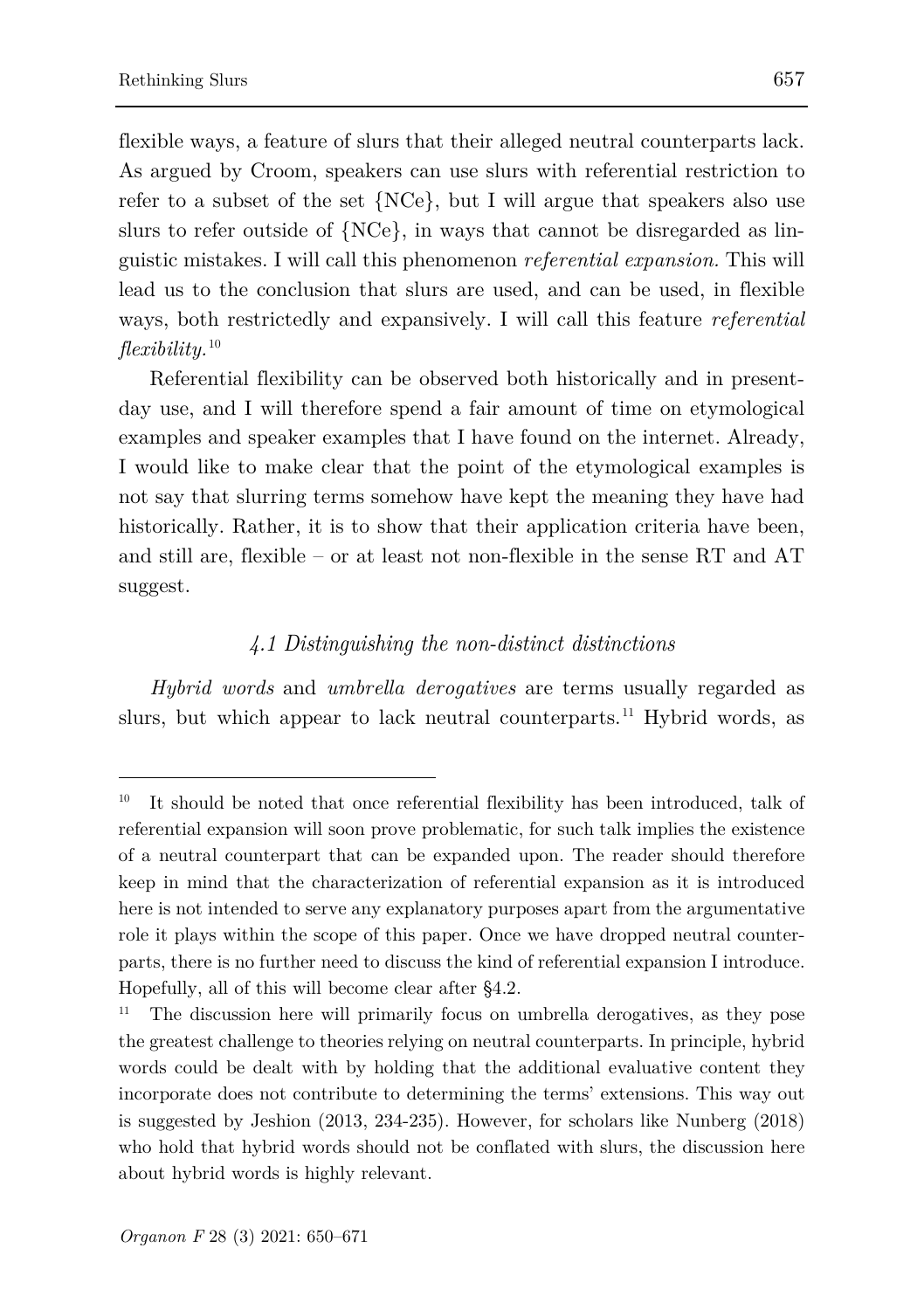defined by Nunberg (2018), are terms that do not only categorize but mix categorization and attitude, so that some strong evaluation of the referent is part of the content of the term that cannot be found in any non-evaluative synonym. They are sometimes referred to as "thick terms", precisely because they incorporate an evaluation or a stereotypical content within their semantics. Examples are 'wetback' for (illegal) Mexican migrants, 'JAP' ('Jewish American Princess') for spoiled Jewish women, and 'Uncle Tom' for Black people who behave in subservient ways towards white people. 'Slut', 'bitch' and most other disparaging terms for women are also taken to fall into this category (see Nunberg 2018, 249-250).<sup>[12](#page-8-0)</sup>

Umbrella derogatives are pejoratives for collections of distinct groups which become problematically grouped together, to the extent that the terms can have no neutral counterpart.[13](#page-8-1) Clear-cut examples are 'slope', mostly used for East Asians, 'wog' standardly used for any non-white foreigner, 'dago' sweepingly used for Italians, Spaniards and Portuguese, and 'gook' for foreigners, especially those of East Asian descent. [14](#page-8-2) There rarely exists a synonym for referring to the same group, the group itself is hard to distinguish, and even if we were to stipulate a potential neutral counterpart it would prove difficult to find a non-evaluative one.[15](#page-8-3) For that reason,

<span id="page-8-0"></span><sup>&</sup>lt;sup>12</sup> Whether or not we are dealing with something similar to thick ethical concepts, such as 'brave' and 'generous', can be debated, but nothing in this discussion hinges on whether such a similarity exists. For the purposes of this paper, it is enough to observe that there is a structural similarity insofar as both hybrid words and standard examples of thick terms exhibit this sort of hybrid nature. I thank the anonymous referee who drew my attention to this unclarity.

<span id="page-8-1"></span>Note that this does not entail that umbrella derogatives lack semantic meaning, just that there does not exist any salient neutral counterpart with which they could be said to share literal meaning.

<span id="page-8-2"></span><sup>14</sup> Jeshion (2016, 135) also notes that slurs like 'wop', 'dago' and 'gook' fail to possess neutral counterparts.

<span id="page-8-3"></span><sup>15</sup> Why cannot, for example, 'non-white foreigner' play the neutral counterpartrole? The problem is not that this description does not pick out a category that it could be said to refer to, the problem is that 'wog' does not mean 'non-white foreigner'. When I say that 'wog' is used for non-white foreigners it is a simplified account of how speakers tend to use the term, not that it is coreferential with 'non-white foreigner'. Furthermore, 'non-white foreigner' provides us with a large collection of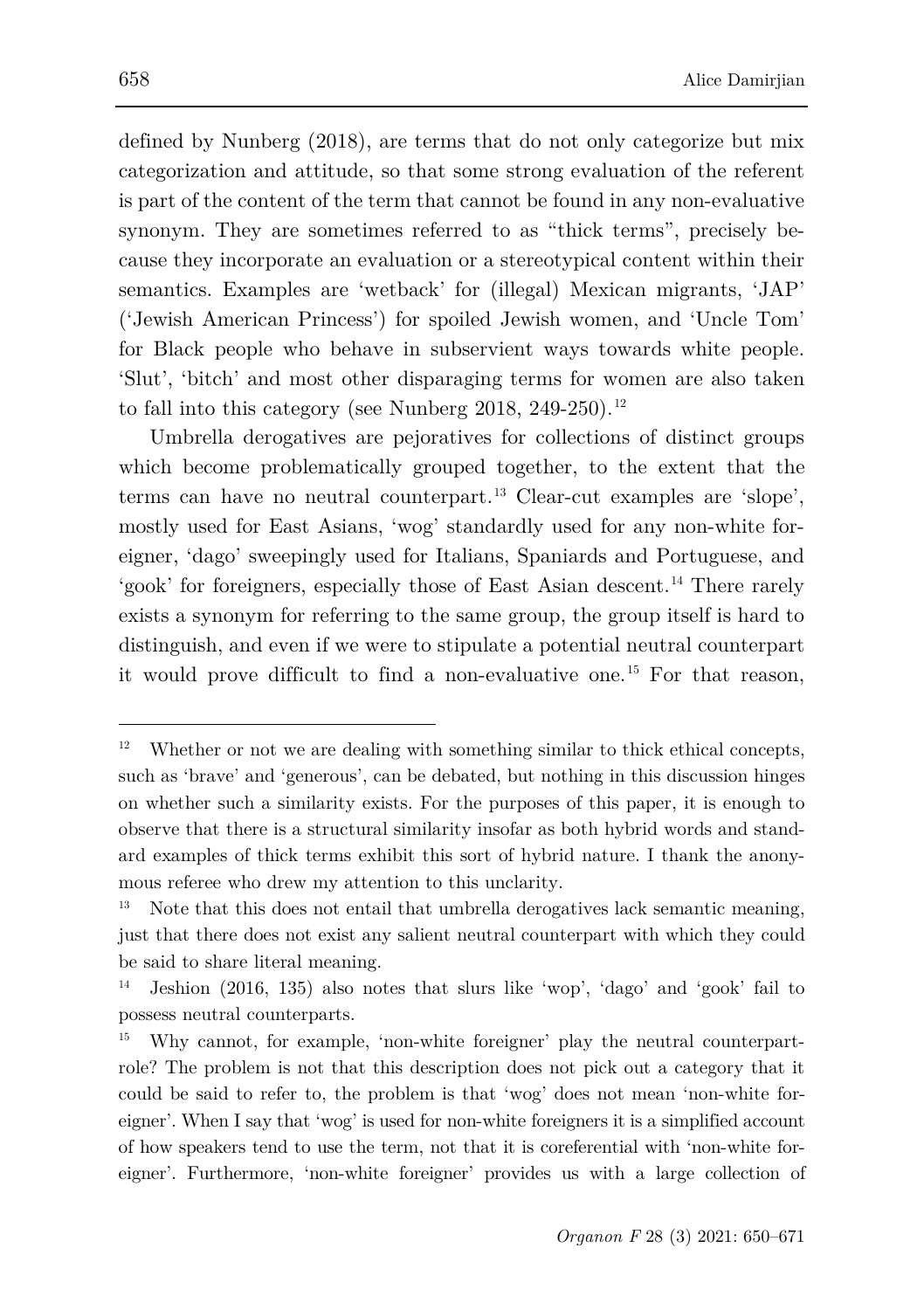a theory of slurs that places weight on neutral counterparts in its analysis will fail to deal with umbrella derogatives.

According to Nunberg (2018), these terms should not be confused with slurs, which in a stricter sense belong to the class of pejoratives that have a non-slurring counterpart. This is important for his account to work, and for many others. However, is it reasonable to think that such a class of slurs can be said to exist in any well-defined sense, such that slurs, as a wellconsidered category, can be singled out as Nunberg suggests?

When looking closer, we can observe interesting similarities between umbrella derogatives like 'gook' and pejoratives like 'ch\*nk' and 'j\*p', both perceived as unproblematic examples of slurs. 'Gook' stands out in that the term has come to play many different xenophobic roles in a relatively short period of time. As a pejorative, it has not only been used against people of East Asian descent but for any foreigner (from an American perspective) and any foreign language (i.e., not English).<sup>[16](#page-9-0)</sup> In his encyclopedia of swearing, Hughes explains that "[…] its semantic history combines hostility toward outsiders with great flexibility in application" (2006, 207). But 'gook' is not the only term that has played varying roles; 'ch\*nk' does in fact have a similar, but not as striking, history of flexibility in application.

During the 1849 California Gold Rush a great number of Chinese immigrants arrived in America to work as indentured laborers, and the resentment towards the immigration of cheap labor within the group of white native-born laborers resulted in several names for the out-group. The dominant derogative for the Chinese immigrants was 'ch\*nk' (Hughes 2006, 75-

distinct groups that should not be conflated and so arbitrarily referred to as a single group. Thus, even if we stipulated that 'non-white foreigner' gives us the meaning of 'wog', it would not be neutral in the sense required. Imagine a speaker uttering 'There were so many k\*kes in the park today.' The (supposedly) equivalent utterance 'There were so many Jews in the park today' can reasonably be said to be neutral in the sense required (if there is nothing in the context of utterance to suggest otherwise). Arguably, the same is not the case for 'There were so many non-white foreigners in the park today.' Standardly, this is taken to be what distinguishes slurs from umbrella derogatives.

<span id="page-9-0"></span><sup>16</sup> The etymological data presented here, and in other places in the paper, comes from Green's Chambers Slang Dictionary (2008) and Hughes' An Encyclopedia of Swearing (2006).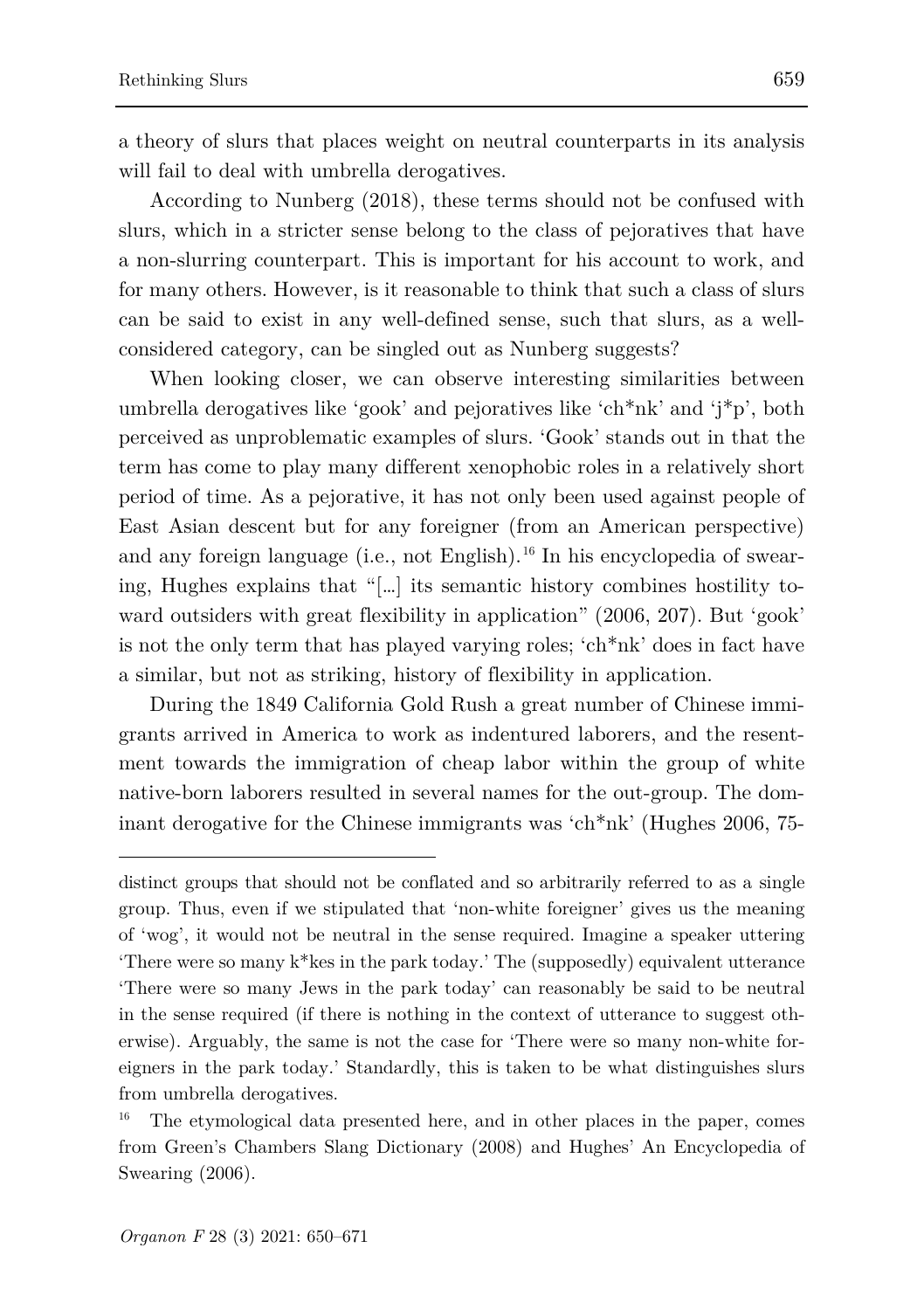76). The term was used for Chinese people but also for people with Chinese features, and thus more generally for any person of East Asian descent. It was especially from 1942 that 'ch<sup>\*</sup>nk' began to be applied to any East Asian person, which coincides with the evolution of ' $i^*p$ '. The abbreviation ' $i^*p$ ' for 'Japanese' was common from around the 1850s, but not necessarily offensive and not exclusively used for Japanese. But after Pearl Harbor, terms of abuse arose rapidly and 'j\*p' was simultaneously used for Japanese people and as a slang for being sneaky or a bad surprise. Other people with similar appearances were conflated too, others from the Far East, all of whom were labeled 'gooks' (Hughes 2006, 262).

So, are these slurs better described as umbrella derogatives rather than actual slurs in the relevant sense? The answer depends on how speakers today use the slurs, which is an empirical question, but it is plausible to assume that slurs are used in this loose way quite often. Consider this testimony from a man of Cambodian descent:

This guy in DC just skipped me in line at 7/11 [7-Eleven] and then proceeded to call me a ch\*nk – multiple times. I told him he had skipped me in line and that's when he got aggressive. Anti-Asian racism is real and it's fucked up. I'm okay, just a jarring experience.<sup>[17](#page-10-0)</sup>

The example illustrates two important points: (i) That the speaker deems it relevant to utilize the term 'ch\*nk', not knowing or not caring about the actual nationality of the targeted person, and (ii) that the targeted person himself makes a point of saying that the speaker's words were anti-Asian, rather than anti-Chinese.

Additionally, one could also argue that 'j\*p' functions more like a hybrid word, i.e., that one can observe it possessing the properties deemed distinctive of a hybrid word. Nunberg claims that hybrid words are distinguished from slurs by the fact that the evaluative content present in hybrid words can be contested, but not restated without a feeling of redundancy. In contrast to actual slurs, hybrid words carry their evaluative content within

<span id="page-10-0"></span><sup>17</sup> [https://tinyurl.com/tjsb5mc,](https://tinyurl.com/tjsb5mc) accessed 13 April 2020. All URLs have been shortened as they are sometimes very long, but will redirect the reader to where the examples can be found.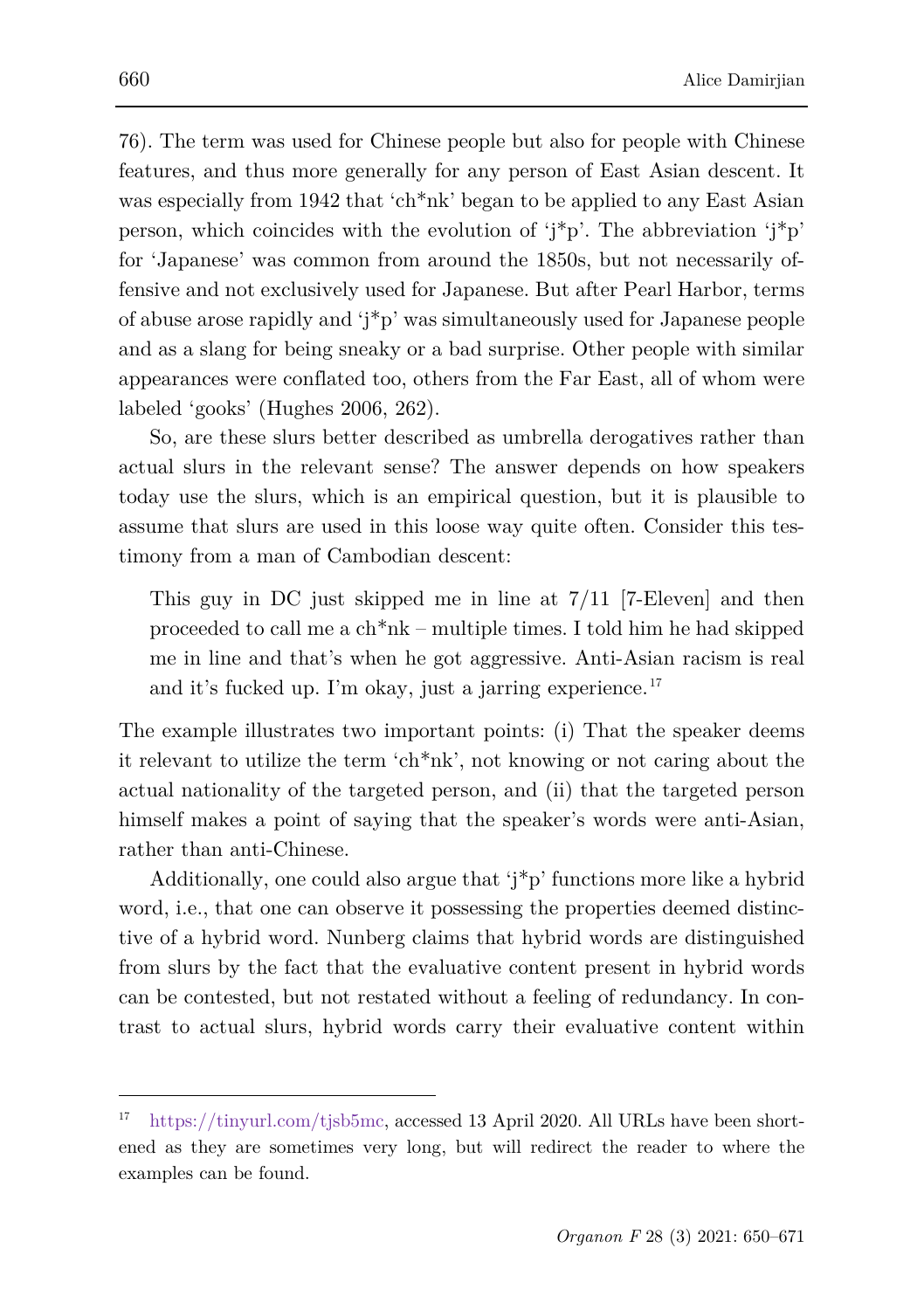their conventional meaning, and thus a sense of redundancy will arise in sentences like:

- (1) Uncle Toms are really obsequious.
- (2) Bitches are malicious women.

Sentences like (1) and (2) should rightly elicit the reaction "So what else is new?" Nunberg argues (2018, 249); it is already part of the meaning of calling somebody an 'Uncle Tom' that they are obsequious or subservient. Yet, with actual slurs that feeling of redundancy does not occur, hence sentences (3) and (4) should appear informative, and indeed common.

- (3)  $N*gg*rs$  are so lazy.
- (4) I don't like that k\*ke, he's very greedy.

Primarily, this is one of Nunberg's arguments against conventional implicature views, for if the derogatory content is part of the conventional meaning of slurs, then this redundancy should be present in any construction similar to  $(1)$ – $(4)$ , and not only those involving hybrid words. But it also provides us with a clear description of hybrid words.

Still, it does not seem all that easy to weed out the hybrids from the slurs. Turning back to ' $i^*p$ ', the rapid expansion of the use of ' $i^*p$ ' during the Second World War as, simultaneously, a word for the Japanese soldiers and the Japanese living in the United States (and indeed anyone East Asian looking), and as a slang term for sneaky things and bad surprises, might suggest that the term could be treated as a hybrid word. There is reason to think that the current use of 'j\*p' carries that evaluative content within its meaning, conventionally, so that one should react with "So what else is new?" in response to  $(5)$ .

(5) The j\*ps are so sneaky.

This is not necessarily to say that  $i^*p$  is a hybrid word. The point is to illustrate that the distinction between slurs, hybrid words and umbrella derogatives is not crystal clear – in fact, it is not clear at all.

Depending on how you approach the terms, you might get different intuitions about how they are used. If you choose to only study the cases in which 'ch<sup>\*</sup>nk' is used for Chinese people, trying to figure out what the term means, you will probably feel that 'ch\*nk' refers only to Chinese people.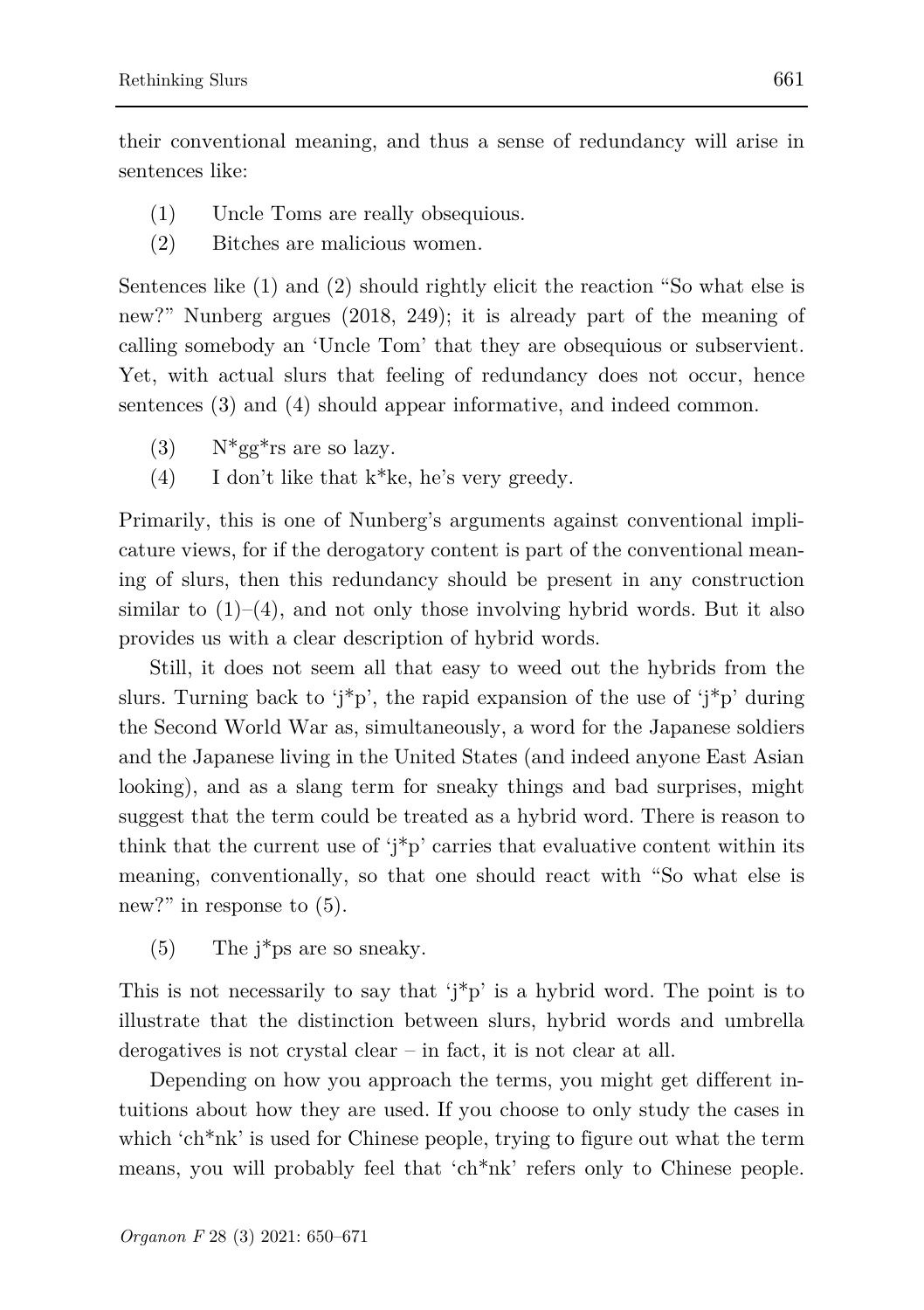But if you instead start to look at all the cases in which 'ch\*nk' and 'j\*p' are used more broadly, you will probably agree that these cases attest to the terms functioning more like umbrella derogatives or hybrid words.

## *4.2 Arguments for referential flexibility*

Diaz Legaspe (2018) attempts to tackle the problematic aspects of referential restriction, which were illustrated in Croom's argument above, and tries to defend both AT and RT against it. To repeat: referential restriction occurs when a slur is used to refer to a subset of {NCe}. A commonly used example of the phenomenon is the statement (6) made by comedian Chris Rock.

(6) I love Black people, but I hate niggers.<sup>[18](#page-12-0)</sup>

Referential restriction poses a problem for theories relying on RT, Diaz Legaspe argues, because if slurs always share their truth-conditional content with their associated neutral counterparts, then sentences like (6) should be contradictory. However, sentences like (6) are common and appear informative, so some slurs do seem to be able to refer to a narrower class than {NCe}. Further, Diaz Legaspe observes, some slurs even appear to always refer to a sub-class of their neutral counterpart, such as gendered slurs.

To try and solve this, Diaz Legaspe proposes modifications to AT and RT in order to restore the link between slurs and their neutral counterparts. Diaz Legaspe's proposal is, roughly, that there can be particular contexts in which a slur e (e.g. a racial slur), whose reference is {NCe}, can be used to refer to a subset of {NCe}, but there are also some slurs (e.g. all gendered slurs) which *always* refer to a subset of the class picked out by their neutral counterparts. [19](#page-12-1) Thus, racial slurs and gendered slurs should be understood differently, but even so, gendered slurs can be assigned neutral counterparts (holding that the slurs just always refer to a subset of the set picked out by

<span id="page-12-0"></span><sup>18</sup> The example appears in (Diaz Legaspe 2018, 236 and 243). This is also one of Croom's examples (2015, 33) and it appears in: (Nunberg 2018, footnote 12, 247), (Rappaport 2019, 810), (Jeshion 2013, 233 and 238-239), (Anderson and Lepore 2013b, footnote 3, 43), to name a few occurrences.

<span id="page-12-1"></span><sup>19</sup> This approach is partly aimed at solving the problems with gendered slurs set up by Ashwell (2016).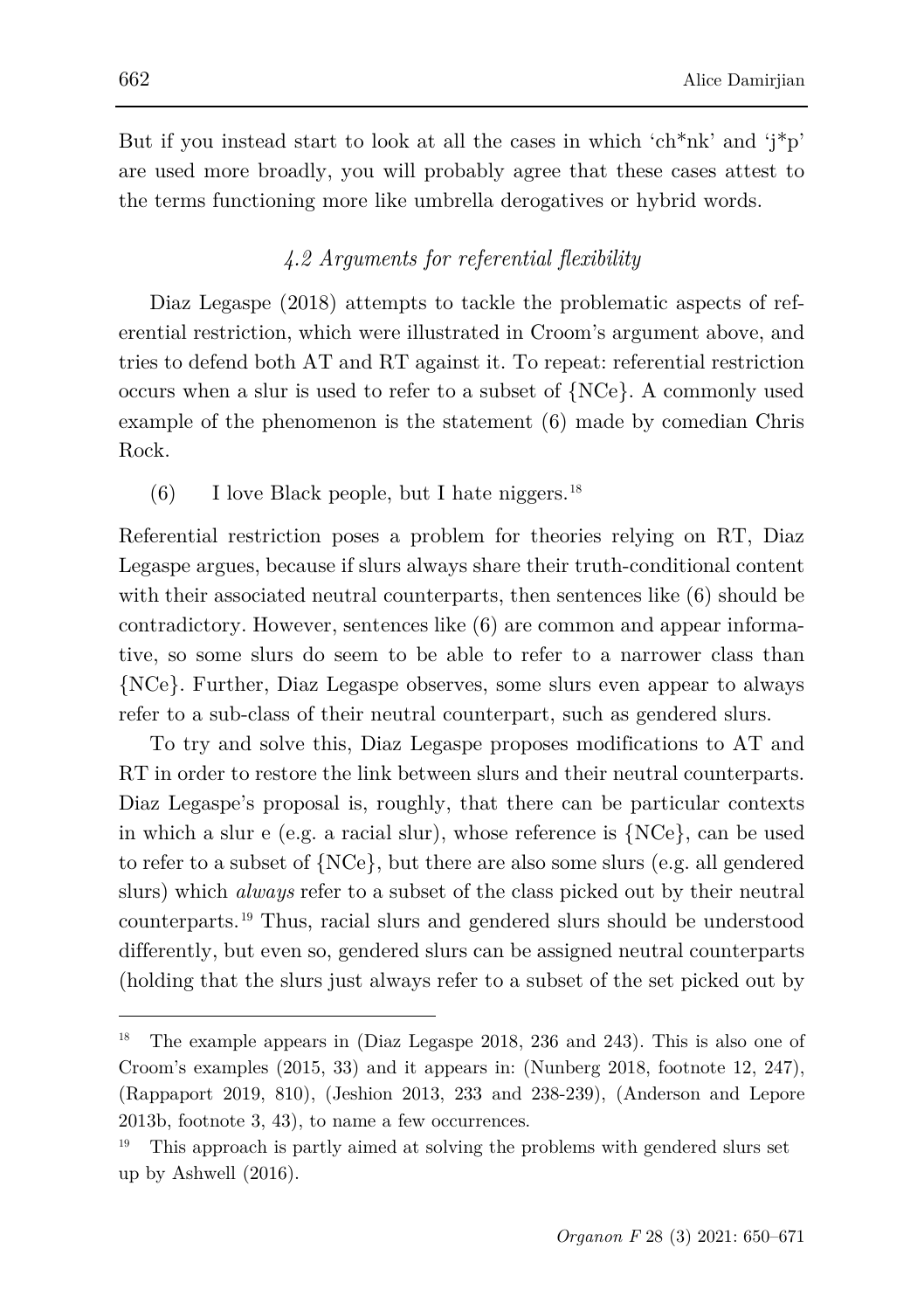their neutral counterparts). These are the modified versions of the two theses, which are assumed to hold whether you accept RT and AT or just AT, and for all types of slurs (Diaz Legaspe 2018, 248-249):

*Negative AT:* For any slur e there is a NCe such that every member of {NCe} can be correctly called an 'e'.

Furthermore, *only* members of {NCe} can correctly be called an 'e', with the exception of metaphorical uses (Diaz Legaspe  $2018$  $2018$ ,  $248$ ).<sup>20</sup> To call someone outside of {NCe} an 'e', will count as a linguistic mistake. The second condition is:

*Positive AT\*:* For every e there is a NCe such that every member of {NCe} could potentially be called an 'e'. [21](#page-13-1)

That is, all in {NCe} can potentially be called an 'e', without it amounting to a linguistic mistake. Seeing as some slurs, like gendered slurs, always refer to a subset of {NCe} "normal" RT will not hold for them, Diaz Legaspe argues, but if one generally wants RT to hold for slurs one can appeal to *Restricted RT:*

*Restricted RT*: Whenever "o is an e" is true, "o is a NCe" is also true.

When we are dealing with gendered slurs, however, e and NCe will not be interchangeable in the other direction.

Now, if a case of referential restriction is a case in which a slur e is used to refer to a subset of  $\{NCe\}$ , as in sentence (6), then referential expansion is a case in which e is used to refer outside of {NCe}, in a way that cannot be disregarded as a linguistic mistake. Of course, such expansions are not allowed once one has accepted the identity thesis, and thus cases of refer-

<span id="page-13-0"></span><sup>&</sup>lt;sup>20</sup> After having introduced the condition, Diaz Legaspe writes "[...] only women can be correctly called 'sluts' […]" (2018, 248).

<span id="page-13-1"></span>This condition (Positive  $AT^*$ ) is a modified version of Positive AT: Positive AT: For every e there is a NCe such that every member of {NCe} can be called an 'e'.

A condition which Diaz Legaspe claims not to hold, since it is assumed that some slurs always refer to a subset of {NCe}. But, she concludes, potentially everyone in {NCe} could be called 'e'.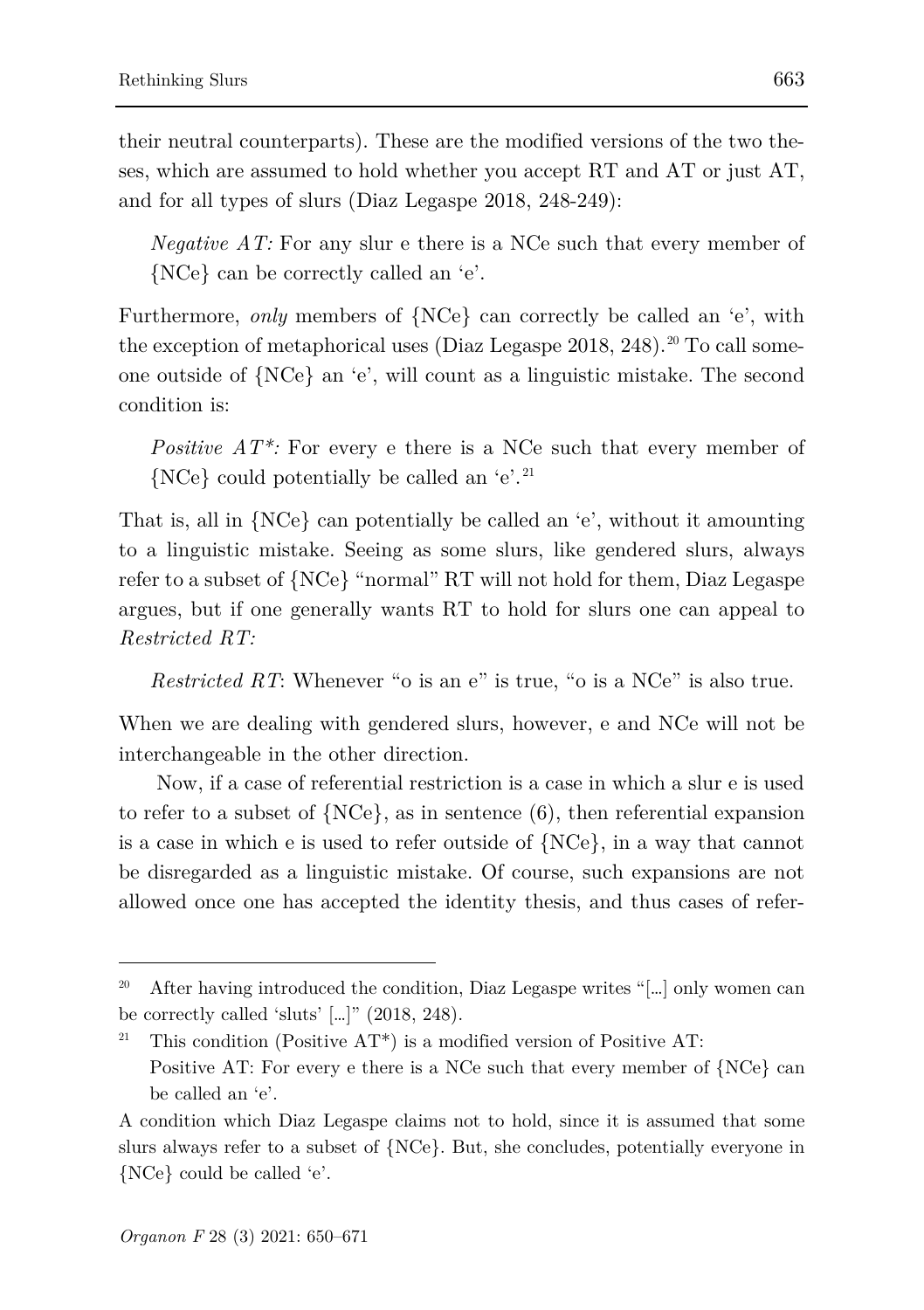ential expansion should rightly be treated as counterexamples to the identity thesis. To be clear, the referential expansion that interests us here does not occur from referencing outside of {NCe} in any intentionally incorrect or figurative way by alluding to stereotypes. Neither is referential expansion in our sense simply some linguistic effect a speaker can evoke by referencing outside of {NCe}.

Slurs can expand and gain flexibility in different ways. One way, which is discussed in Hughes' encyclopedia, is when a slur develops from its basic noun function to be used as an adjective or a verb. Standardly, this is seen as an indicator of the slur having become very assimilated into the language (Hughes 2006, 149). However, this is not the kind of expansion that interests us either.<sup>[22](#page-14-0)</sup> What interests us is when slurs are actually used to refer to individuals outside of the set {NCe}. The example which supported treating 'ch\*nk' as an umbrella derogative is an example of referential expansion.

A category of slurring terms not generally discussed are derogatory terms for disabled people, which are interesting because, like gendered slurs, they too seem difficult to capture within the frameworks of preexisting theories. Such slurs also exhibit the phenomenon of referential expansion because they are commonly used expansively in several different ways. Consider for example the slurring term 'spastic', and alterations such as 'spaz' and 'spazzie', and how they have come to be used. 'Spastic' was first used as a non-derogatory term for people with cerebral palsy, subject to muscle spasm or spasticity, but also became a pejorative for that same group. Understanding 'spastic' as a slur, we should be able to find a salient neutral counterpart in the language. Arguably, its neutral counterpart should be, if

<span id="page-14-0"></span><sup>&</sup>lt;sup>22</sup> The possibility of such morphological transformations could however be seen as supporting my claims. Consider a case in which the noun 'k\*ke' is transformed into a verb so that sentences like "He kiked his way to the job" become possible. Or a case of someone uttering "He pulled a jap," or perhaps (a phrase common on the internet) "He's so spazzy." Arguably, what the speaker is intending to convey in cases like the above has little to do with predicating group membership. Rather some descriptive value is intended, and this might suggest that some descriptive, evaluative content is indeed part of the slurs' conventional meaning, also when they are used as nouns. However, it is too complicated a matter for me to be able, within the scope of this paper, to say anything more about it than that it might support my claims.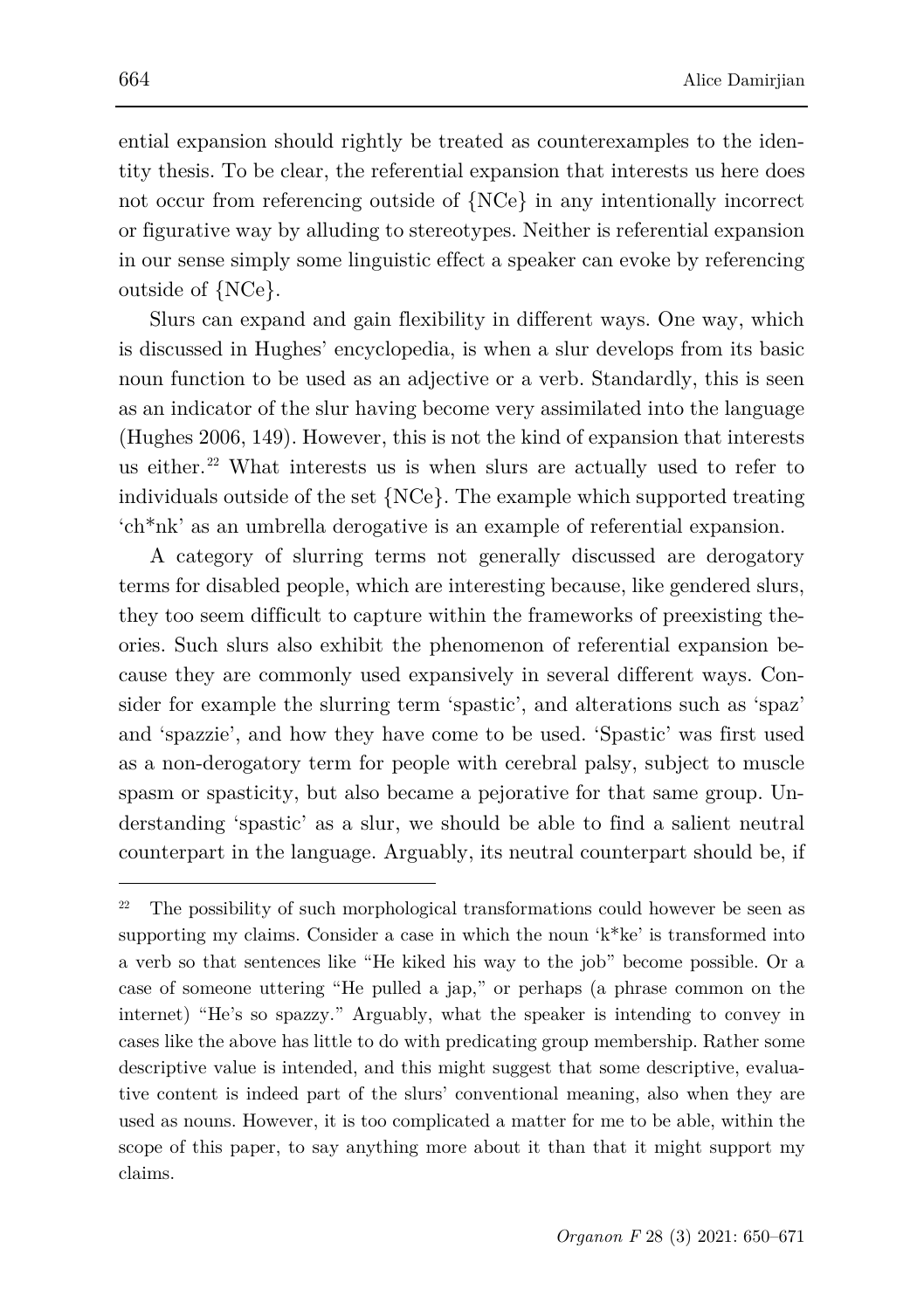we were to assign one, 'people with cerebral palsy' or 'people subject to spastic paralysis.' However, this is not solely how the term tends to be utilized.

Two types of extended uses can be observed, one is an example of what Jeshion calls *G-extending* uses (2013, 238); when speakers use 'spastic' of someone *they believe not to have* any physical disability but whom the speaker *wants* to ascribe stereotypical properties associated with people with cerebral palsy, such as being jumpy, clumsy, incapable or incompetent. This kind of expanded use does not necessarily pose a problem for theories postulating neutral counterparts, and therefore it is not this kind of use that interests us.[23](#page-15-0) The second kind is when the slur is used for people with other disabilities (people that do not have cerebral palsy), i.e. more broadly of any person with a disability, to derogate them in virtue of that. This can include people with similar symptoms, such as seizures, or other diagnoses associated with similar behaviors, e.g. people living with Tourette syndrome or ADHD. In such cases, we have much less reason to suspect that the relevant speaker is intending to say something that is literally incorrect for some type of linguistic effect. The more reasonable explanation for why this is possible is that the extension of 'spastic' is flexible to such a degree that it is not restricted to people with cerebral palsy. That explains why speakers can use 'spastic' in this broad way. To exemplify, responding to a post discussing how to calm people with ADHD and overactive children, a Reddit user writes:

 $(7)$  Lol just read a book u spastic [sic].<sup>[24](#page-15-1)</sup>

Diaz Legaspe's (2018) modified versions of AT and RT were shaped to be compatible with, and even explain, the existence of referential restriction but they are not compatible with referential expansion (nor referential flexibility). If we assume that slurs have the same neutral counterparts as they have been ascribed in previous literature, then every case of referential expansion – every case in which a speaker refers outside of {NCe} with e –

<span id="page-15-0"></span>It does not seem problematic to state that this kind of use involves an intentionally incorrect statement, and therefore it does not call into question the appropriateness of the neutral counterpart assumed.

<span id="page-15-1"></span><sup>24</sup> [https://tinyurl.com/vfascl9,](https://tinyurl.com/vfascl9) accessed 13 April 2020.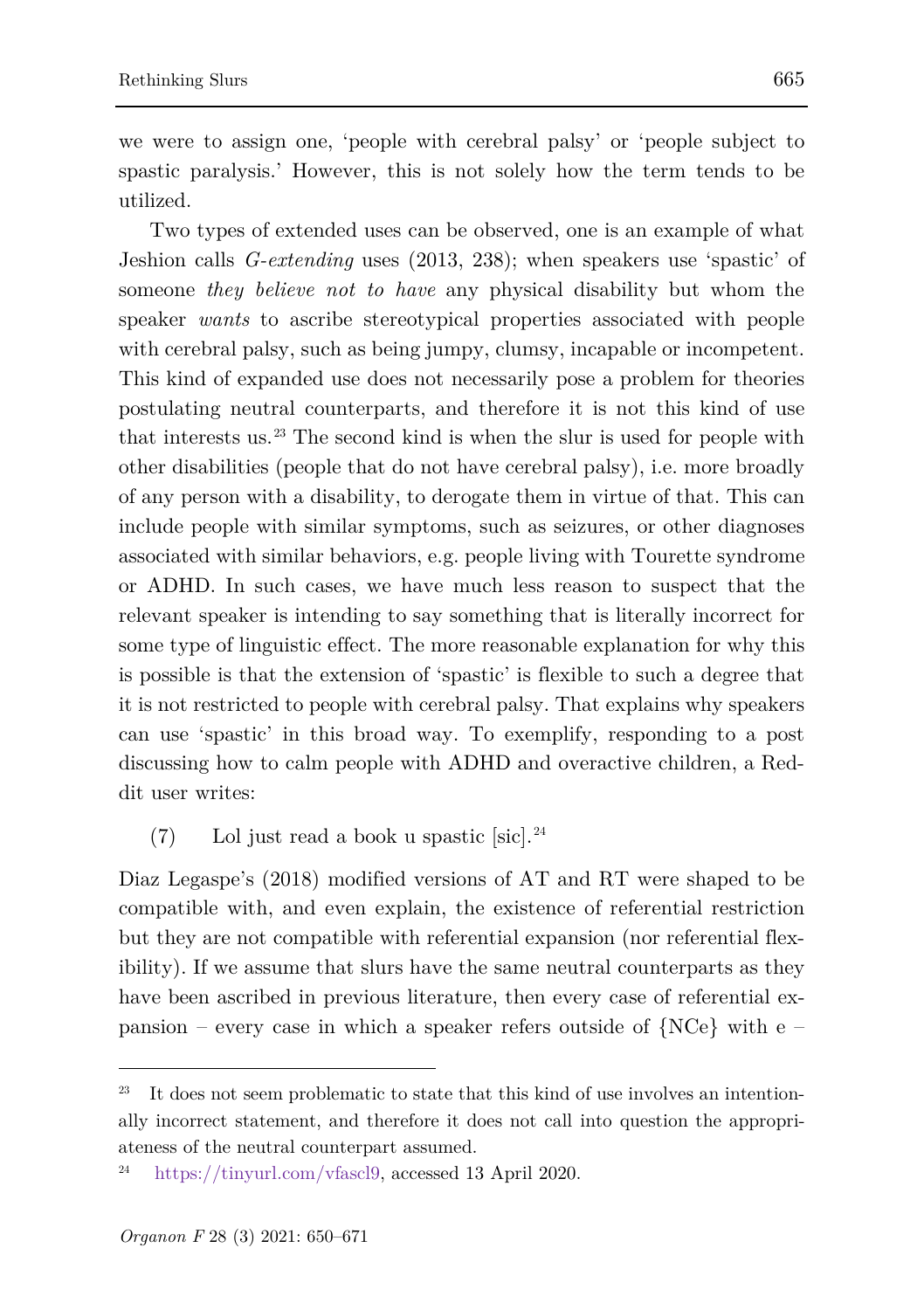should amount to linguistic mistakes following *Negative AT*. *Restricted RT* will also not hold, because if an utterance of "o is an e" is a case of referential expansion it will not also be true that "o is a NCe." Only *Positive AT\** (or even the unmodified *Positive AT*) will still hold, for even if individuals outside of {NCe} can be called an 'e', it would still be true that all in {NCe} can potentially be called an 'e', but in isolation this condition is very weak. That would open the possibility for many sets to play the neutral counterpart-role, and we would have no way of determining between them, and if it is underdetermined between a number of sets, and potentially all of them could play the role, then referential flexibility is what we get.

Moreover, these kinds of observations cannot be restricted to specific types of slurs, as some might want to claim. Even 'n\*gg\*r' shows an interesting history of flexibility in application. From about the 17th century 'n\*gge\*r' was used to refer to Black people, but primarily slaves. It then evolved to be used for any non-white, around the 19th century, and even more generally for any foreigner, and it also began being used for the Aborigines in Australia.[25](#page-16-0) Expanded uses, outside of the alleged {NCe} for 'n\*gg\*r', that is 'Black person' or 'African American', thus seem to have been present for a long time. This tendency is also what allows for expansions with additional content prevalent today, such as 'sand n\*gg\*r' or 'dune n\*gg\*r' for people of Middle Eastern descent, 'curry n\*gg\*r' for Indians, as well as 'bush n\*gg\*r' used for Native Americans, Africans and Aboriginals. These are terms that might seem important for the speakers to distinguish, and please excuse the phrase, *just what kind of 'n\*gg\*r' it is they are referring to*. [26](#page-16-1)

l

<span id="page-16-0"></span><sup>&</sup>lt;sup>25</sup> See (Green 2008, 914-15), for a more detailed account of how the meaning of 'n\*gg\*r' has changed over time.

<span id="page-16-1"></span><sup>26</sup> On a side note, there is an interesting question here for compositional semantics about the function of the modifiers 'sand', 'dune', 'red' etc. What are the adjectives actually doing? Normally, an adjective functions so to restrict the extension of the noun it modifies, so that when 'ball' is modified with 'red' to form 'red ball' one has restricted the denotation of 'ball' to only include those balls that are red. That is however not what is happening here, if one maintains that 'n\*gg\*r' denotes Black people then 'red  $n^*gg^*r'$ ' cannot be said to restrict the noun (given that 'red  $n^*gg^*r'$ ' is not, standardly, used for Black people at all). Is the modifier then completely changing the extension of the noun? Does it take us outside of the extension of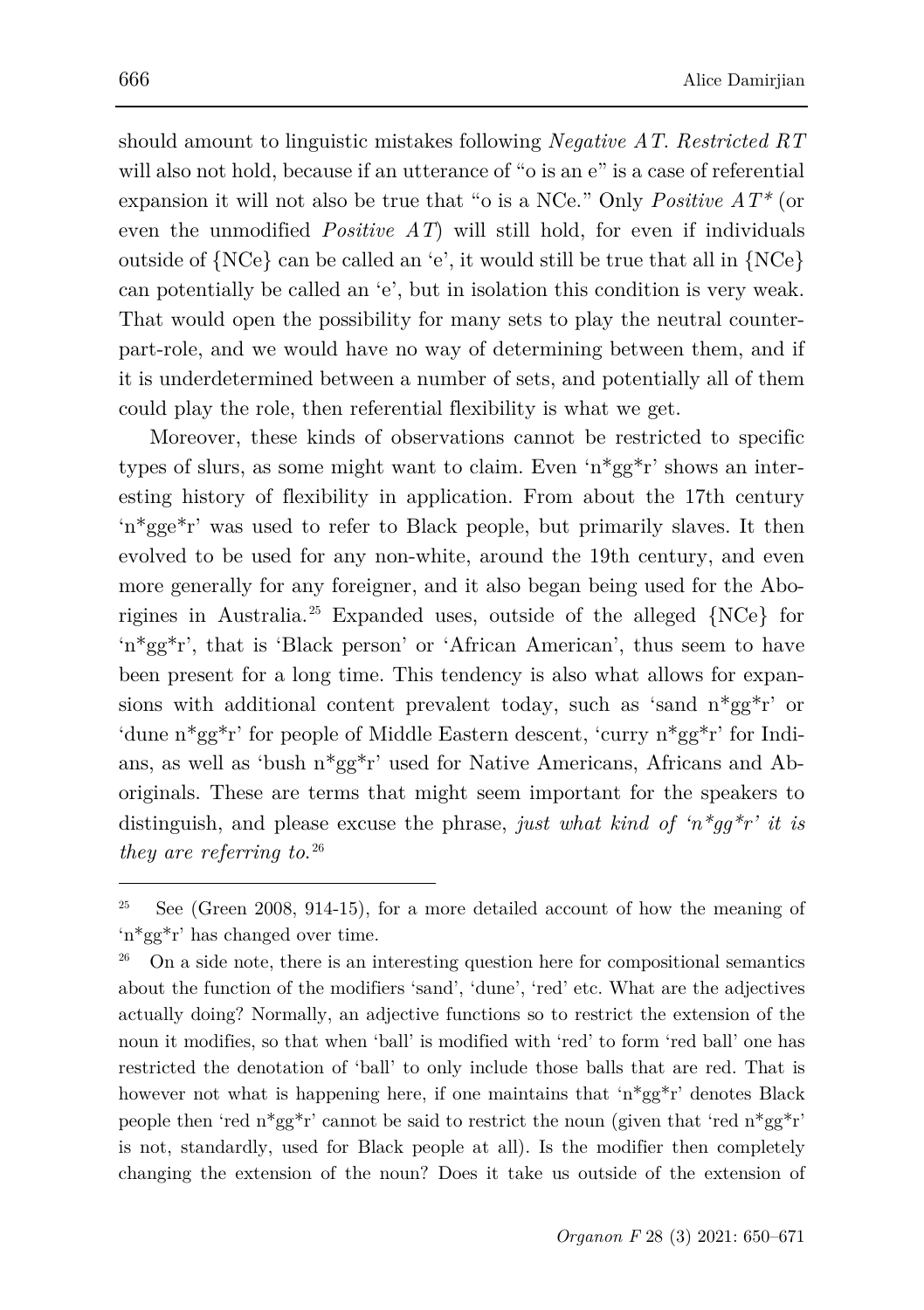This can be exemplified with an interaction described by a man working at a hotel in Canada, who describes himself as originally from India. Another man, upset by what he regards as bad customer service, proceeds to call the man 'sand  $n*gg*r'$  and threatens him as in (8).

(8) You fucking sand nigger, do you want me to call my boys and have a picnic at your hotel, you fucking piece of shit.<sup>[27](#page-17-0)</sup>

When asked to leave he continues:

 $(9)$  You fucking nigger, go back to your country, you asshole.<sup>[28](#page-17-1)</sup>

Sentences (8) and (9) not only illustrate that the speaker in this situation deems it relevant to use 'n\*gg\*r' and 'sand n\*gg\*r' against an Indian man, but also that he regards 'sand  $n*gg*r'$ ' as interchangeable with ' $n*gg*r'$ .

In that sense 'n\*gg\*r' is similar to 'coon'. In American and British English 'coon' has generally been used as a derogatory term for Black people, but not exclusively. Rather, 'coon' is similar to 'wog' since it has been used more generally for any person of color. It is therefore not surprising that we can see a tendency among speakers to use 'dune coon' interchangeably with 'sand n\*gg\*r' and 'dune n\*gg\*r' to refer to Middle Eastern people.

In another Reddit post, a person contemplates the racial slurs that others have called them, which mainly have been words targeting Middle Easterners, such as 'sand  $n*gg*r'$  and 'osama', as well as 'curry  $n*gg*r'$ . Then, in the same post, they observe that:

(10) Seriously, you can totally change the direction of the n-word just by tacking on a certain word in front of it.[29](#page-17-2)

l

<sup>&#</sup>x27;n\*gg\*r', in similar ways as 'fake' could be said to do when used as a modifier? That might be a possible approach for those assuming neutral counterparts, but it would appear ad hoc to claim that 'red' has the capacity to modify 'ball' and ' $n*gg*r$ ' in two very different ways. But, if we allow for the meaning of 'n\*gg\*r' to be broad and flexible like an umbrella derogative's, we might be able to keep some version of the normal understanding of what the adjectives do.

<span id="page-17-0"></span><sup>27</sup> [https://tinyurl.com/ukdvewz,](https://tinyurl.com/ukdvewz) accessed 13 April 2020.

<span id="page-17-1"></span><sup>28</sup> [https://tinyurl.com/ukdvewz,](https://tinyurl.com/ukdvewz) accessed 13 April 2020.

<span id="page-17-2"></span><sup>29</sup> [https://tinyurl.com/vtccllx,](https://tinyurl.com/vtccllx) accessed 13 April 2020.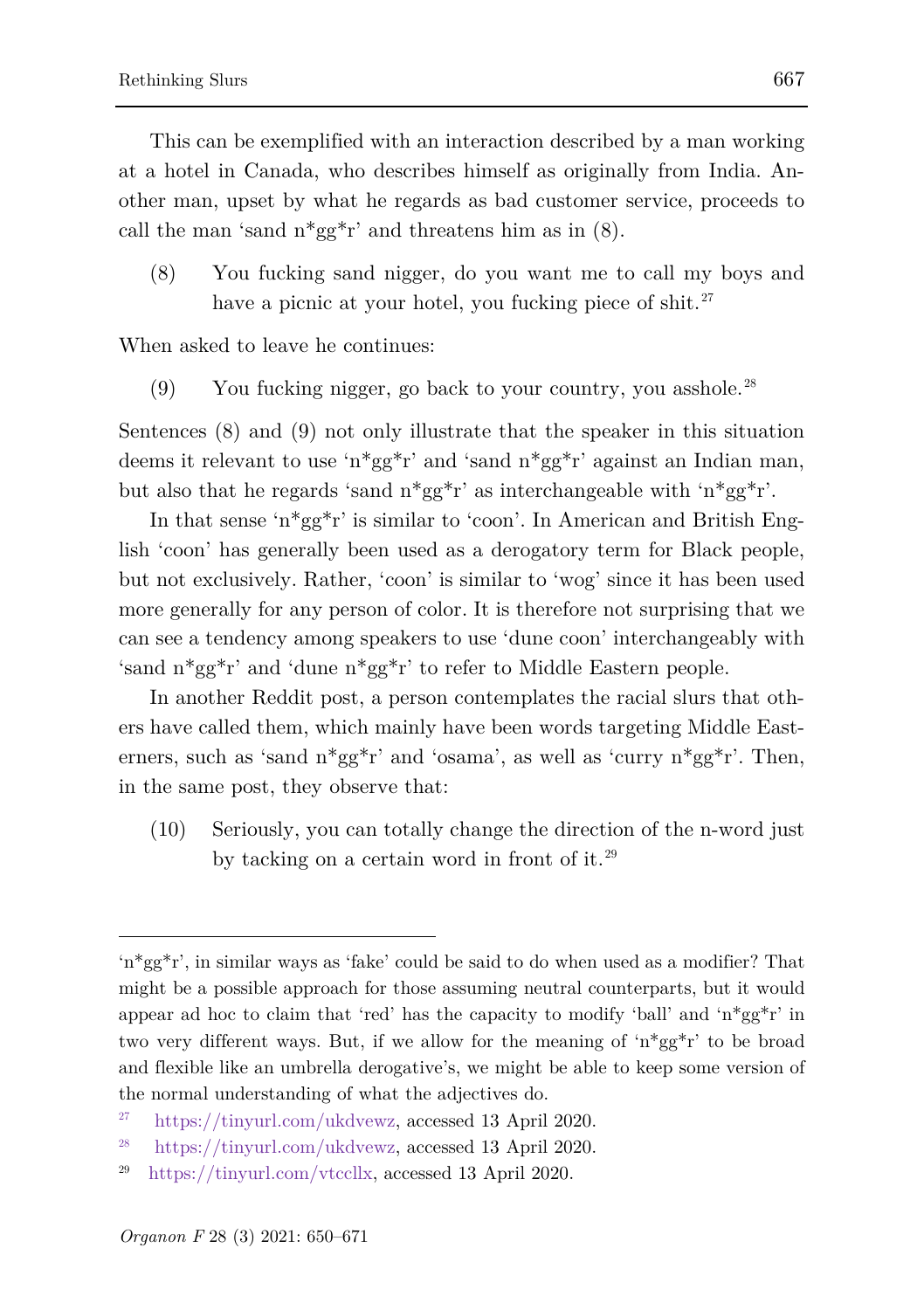These uses of 'n\*gg\*r' are not G-extending uses nor are they changing the term itself, but they help change the term's *direction*, that is, its extension. They specify, as stated above, *just what kind of 'n\*gg\*r' it is they are referring to –* which is completely in line with understanding slurs like 'n\*gg\*r' as referentially flexible.

Now, some might want to object and say that my arguments against neutral counterparts will render slurs radically flexible. It was, for instance, pointed out to me by an anonymous referee that referential flexibility will render slurs extensionally unlimited. I very much agree that this is a worry. Of course, there must be some constraints on how slurs can be applied; ethnic slurs derogate groups on the basis of their ethnicity, and it would not seem right (linguistically) to call someone a 'n\*gg\*r' because of their sexual orientation. Even so, understanding that slurs are flexible, to such a degree that the extension of 'n<sup>\*gg\*</sup>r' is not restricted to any well-defined group, will help explain why they are so difficult to account for philosophically. Referential flexibility is not the end of the story, it invites us to rethink how the meaning of slurs can be accounted for, and my conviction is that when we have found ways of reconceptualizing the meaning of slurs, we will be in a better position to explain why slurs are offensive.

In a recent paper, Falbo (2021) has argued that we must be cautious about assuming that neutral counterparts can play any fundamental or systematic role in explaining the offensiveness of slurs, for in a range of examples neutral counterparts seem unable to do the job they were supposed to do. This observation is right, but we must also accept the stronger claim that neutral counterparts seem unable to play any fundamental role in explaining the truth-conditional content of slurs. Moving forward, we must begin by understanding that racial slurs are used by racists, and *what racists do* is to group people together in arbitrary and insensitive ways – and slurs are a medium for doing just that.

## **5. Conclusion**

To answer the questions leading up to §4: (i) Is the class of slurs significantly large and clearly distinguished from other kinds of pejoratives lacking neutral counterparts? The answer is *no*, many of our most discussed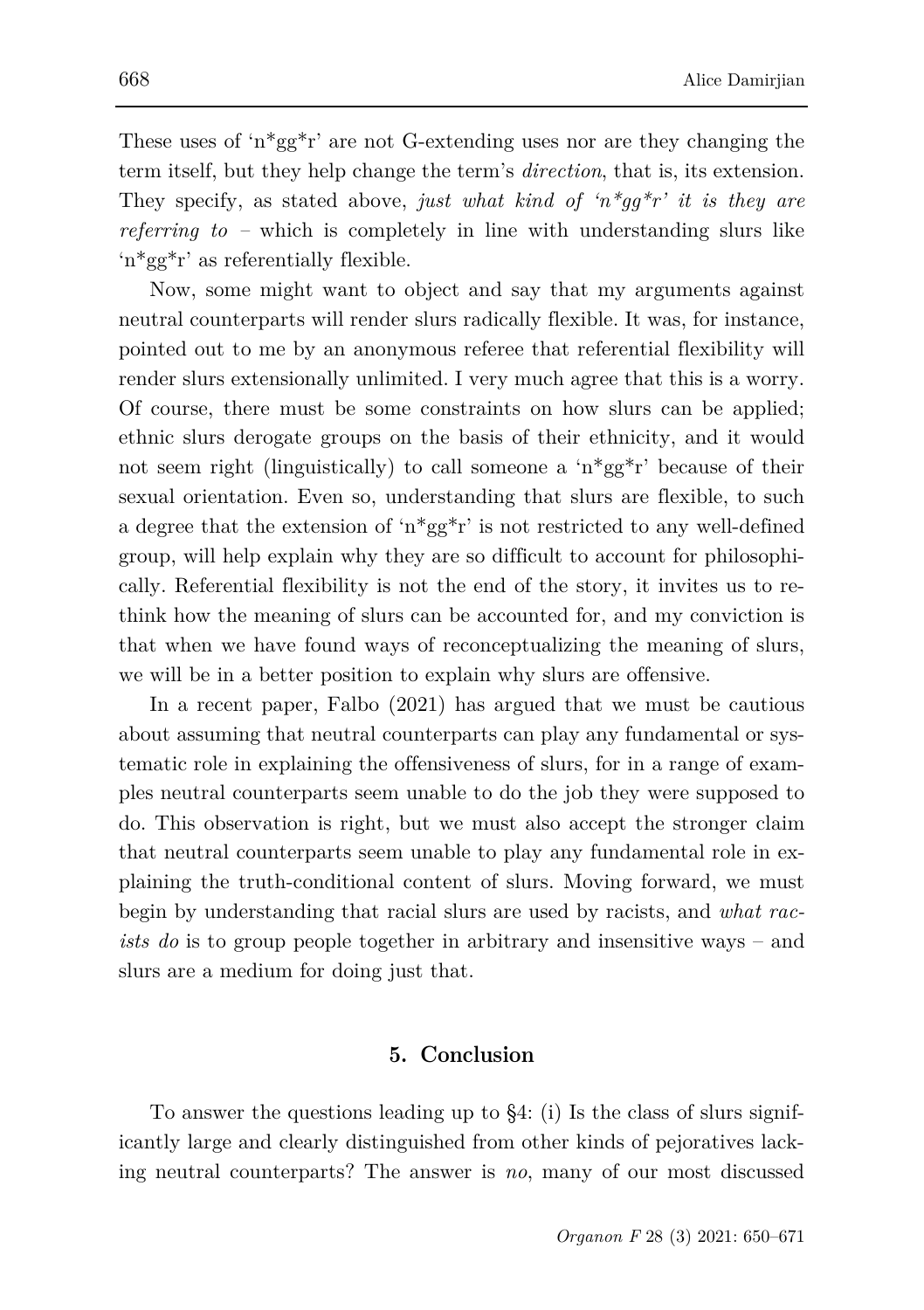slurs, such as 'ch\*nk' and 'n\*gg\*r', are in fact hard to distinguish from umbrella derogatives, and others, like 'j\*p', are not sufficiently different from hybrid words. Even if we could find some slurs that escape the arguments presented here, they would be rare and therefore any theory of slurs that is only capable of accounting for those few will be insufficiently general. (ii) Do we have strong evidence that slurs express the same thing, on a truth-conditional level, as their alleged neutral counterparts? The answer to this question is also *no*. Since we have evidence for referential flexibility both AT and RT are in trouble, because if slurs and neutral counterparts have non-identical extensions, then they cannot be truth-conditionally equivalent. The conclusion of this paper is thus that the assumption of neutral counterparts is problematic, and that the identity thesis lacks relevant motivations.

#### **Acknowledgments**

I would like to thank Dan Zeman and the reviewers for their encouragement and constructive comments, my supervisors Anders Schoubye and Kathrin Glüer-Pagin for their support, and Jesper Olsson for his positivity and sharp eyes.

#### **References**

- Anderson, Luvell, and Ernie Lepore. 2013a. "What Did You Call Me? Slurs as Prohibited Words." *Analytic Philosophy* 54 (3): 350–63. <https://doi.org/10.1111/phib.12023>
- Anderson, Luvell, and Ernie Lepore. 2013b. "Slurring Words." *Noûs* 47 (1): 25–48. <https://doi.org/10.1111/j.1468-0068.2010.00820.x>
- Ashwell, Lauren. 2016. "Gendered Slurs." *Social Theory and Practice* 42 (2): 228– 39. <https://doi.org/10.5840/soctheorpract201642213>
- Bolinger, Renée. 2017. "The Pragmatics of Slurs." *Noûs* 51 (3): 439–62. <https://doi.org/10.1111/nous.12090>
- Camp, Elisabeth. 2013. "Slurring Perspectives." *Analytic Philosophy* 54 (3): 330– 49[. https://doi.org/10.1111/phib.12022](https://doi.org/10.1111/phib.12022)
- Camp, Elisabeth. 2018. "A Dual Act Analysis of Slurs." In *Bad Words: Philosophical Perspectives on Slurs* edited by David Sosa, 29–59. Oxford: Oxford University Press.<https://doi.org/10.1093/oso/9780198758655.001.0001>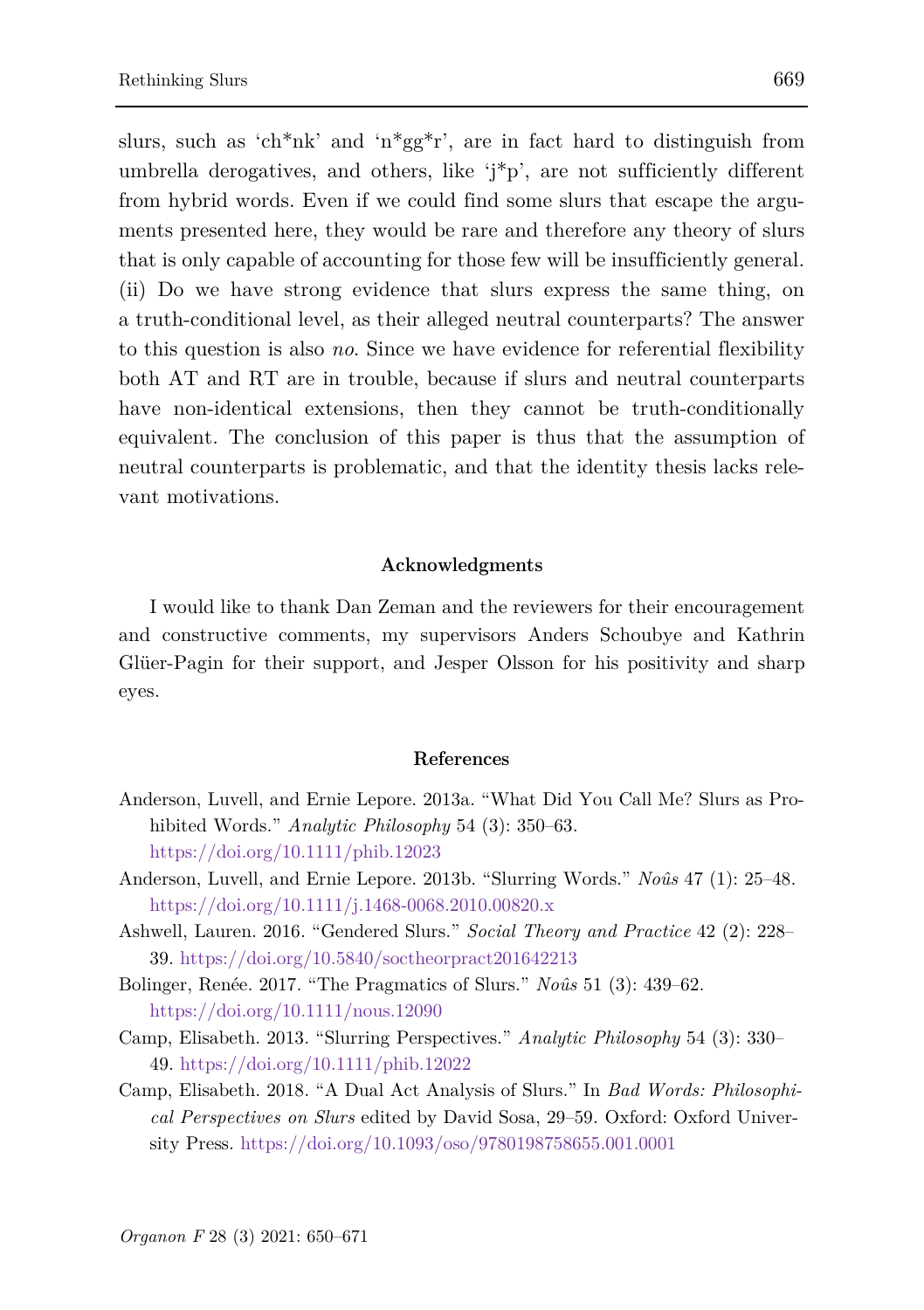- Cepollaro, Bianca. 2015. "In Defence of a Presuppositional Account of Slurs." *Language Sciences* (52): 36–45.<https://doi.org/10.1016/j.langsci.2014.11.004>
- Croom, Adam M. 2015. "The Semantics of Slurs: A Refutation of Coreferentialism." *Ampersand* (2): 30–8.<https://doi.org/10.1016/j.amper.2015.01.001>
- Diaz Legaspe, Justina. 2018. "Normalizing Slurs and Out-Group Slurs: The Case of Referential Restriction." *Analytic Philosophy* 59 (2): 234–55. <https://doi.org/10.1111/phib.12129>
- DiFranco, Ralph. 2015. "Do Racists Speak Truly? On the Truth-Conditional Content of Slurs." *Thought: A Journal of Philosophy* 4 (1): 28–37. <https://doi.org/10.1002/tht3.154>
- Falbo, Arianna. (2021). "Slurs, Neutral Counterparts, and What You Could Have Said." *Analytic Philosophy* (not yet included in an issue)*.*  <https://doi.org/10.1111/phib.12217>
- Green, Jonathon. 2008. *Chambers Slang Dictionary*. Edinburgh: Chambers Harrap Publishers Ltd.
- Hom, Christopher. 2010. "Pejoratives." *Philosophy Compass* 5 (2): 164–85. <https://doi.org/10.1111/j.1747-9991.2009.00274.x>
- Hom, Christopher. 2012. "A Puzzle About Pejoratives." *Philosophical Studies* 159 (3): 383–405.<https://doi.org/10.1007/s11098-011-9749-7>
- Hom, Christopher, and Robert May. 2013. "Moral and Semantic Innocence." *Analytic Philosophy* 54 (3): 293–313.<https://doi.org/10.1111/phib.12020>
- Hughes, Geoffrey. 2006. *An Encyclopedia of Swearing: The Social History of Oaths, Profanity, Foul Language, and Ethnic Slurs in the English-Speaking World.* New York: M. E. Sharpe.
- Jeshion, Robin. 2013. "Expressivism and the Offensiveness of Slurs." *Philosophical Perspectives* 27 (1): 231–59.<https://doi.org/10.1111/phpe.12027>
- Jeshion, Robin. 2016. "Slur Creation, Bigotry Formation: The Power of Expressivism." *Phenomenology and Mind* (11): 130–9. [https://doi.org/10.13128/Phe\\_Mi-20113](https://doi.org/10.13128/Phe_Mi-20113)
- Nunberg, Geoff. 2018. "The Social Life of Slurs". In *New Work on Speech Acts* edited by Daniel Fogal, Daniel Harris, and Matt Moss, 237-95. Oxford: Oxford University Press. <http://doi.org/10.1093/oso/9780198738831.001.0001>
- Rappaport, Jesse. 2019. "Communicating with Slurs." *The Philosophical Quarterly*  69 (277): 795–816.<https://doi.org/10.1093/pq/pqz022>
- Schlenker, Philippe. 2007. "Expressive Presuppositions." *Theoretical Linguistics* 33 (2): 237-45.<https://doi.org/10.1515/TL.2007.017>
- Vallée, Richard. 2014. "Slurring and Common Knowledge of Ordinary Language." *Journal of Pragmatics* (61): 78–90. <http://dx.doi.org/10.1016/j.pragma.2013.11.013>